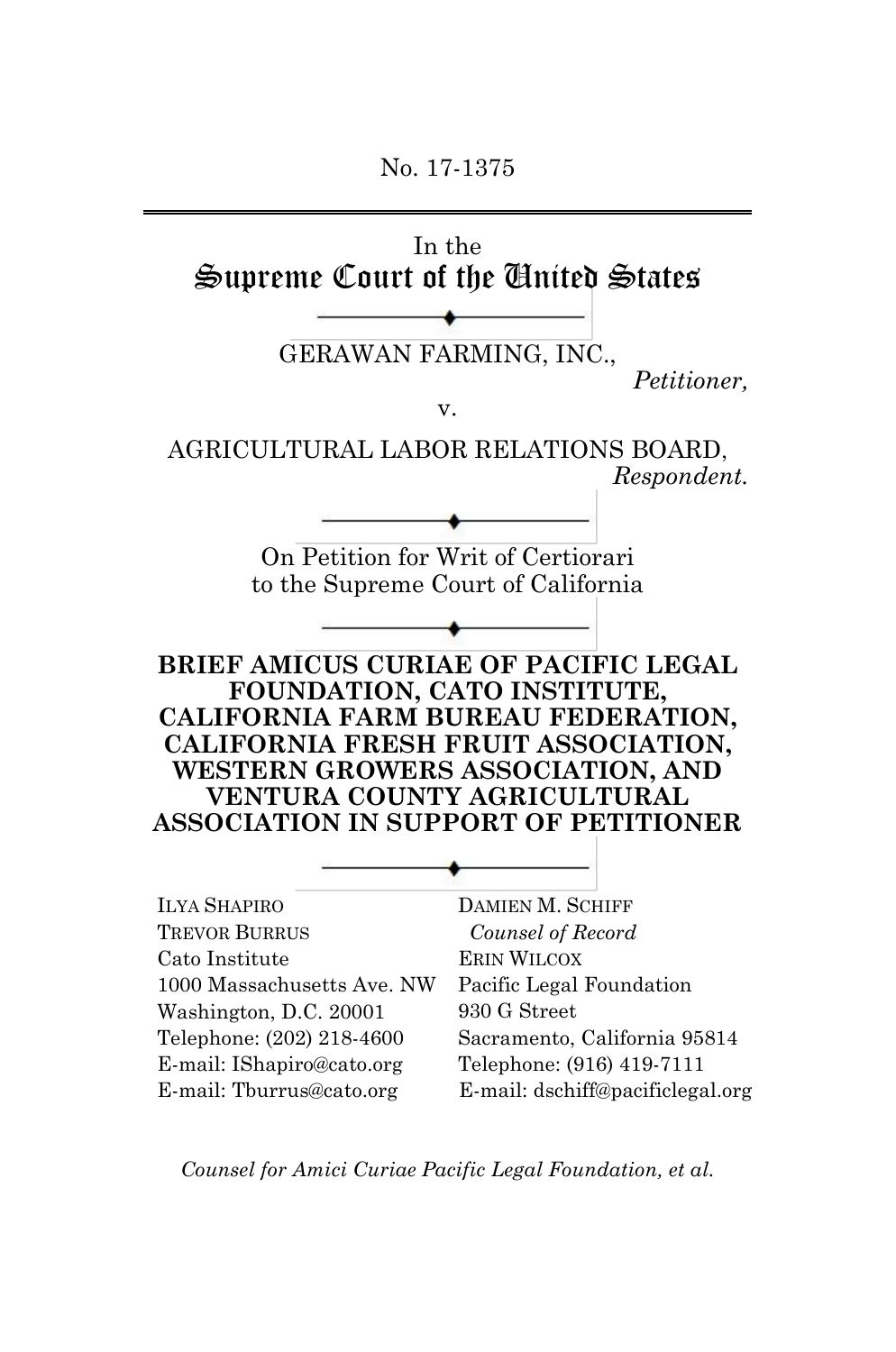### **QUESTION PRESENTED**

Does a state's imposition of labor agreements on non-consenting private employers and employees, without any requirement that such agreements be consistent across businesses or industries, violate the Equal Protection Clause of the Fourteenth Amendment?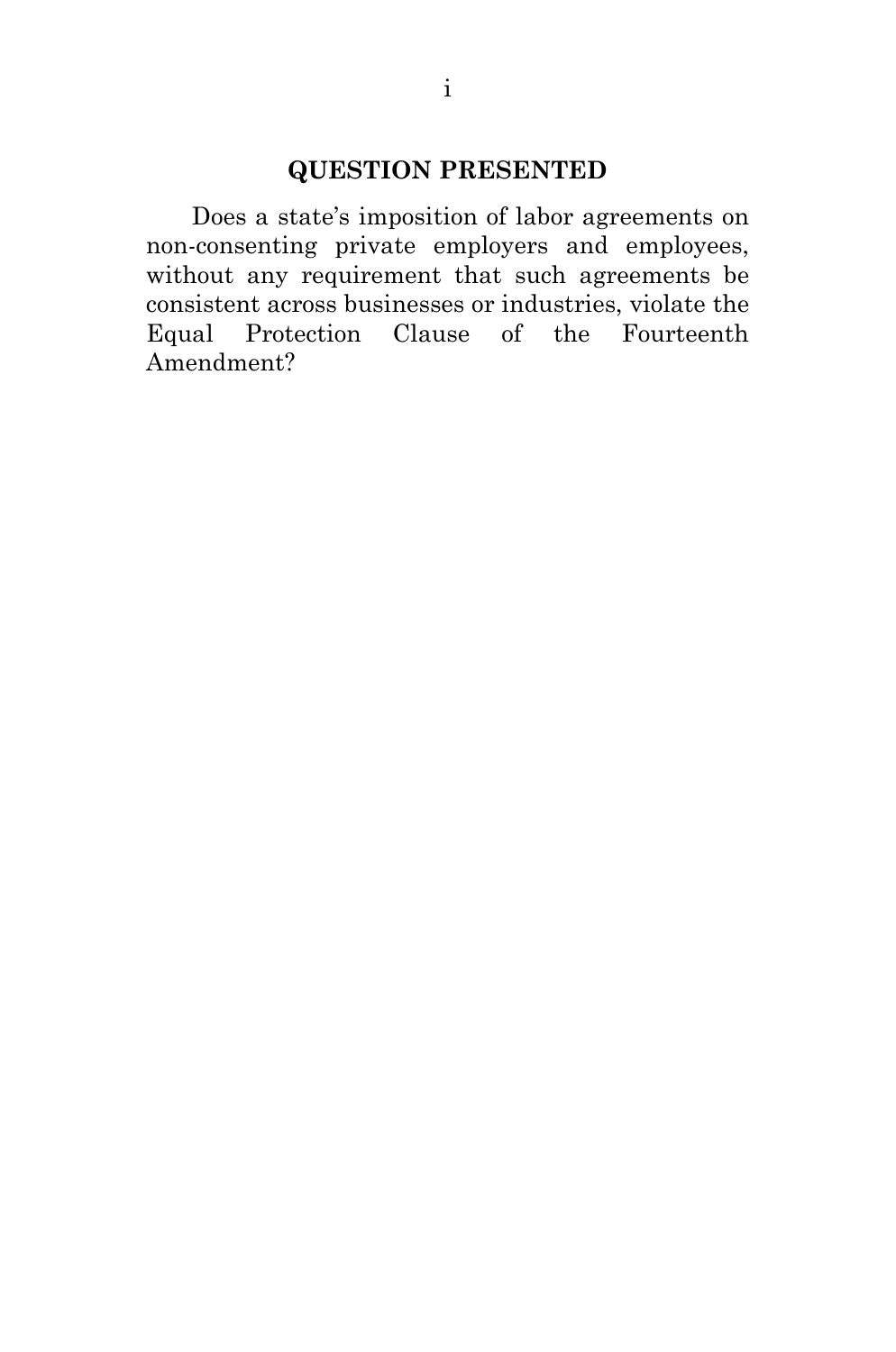# **TABLE OF CONTENTS**

| INTEREST OF AMICI CURIAE 1                                                                                                                                               |
|--------------------------------------------------------------------------------------------------------------------------------------------------------------------------|
| INTRODUCTION AND SUMMARY OF REASONS                                                                                                                                      |
| <b>REASONS FOR GRANTING THE PETITION 7</b>                                                                                                                               |
| ARBITRARILY BURDENING INDIVIDUALS AS<br>Ι.<br>INDIVIDUALS VIOLATES THE PRINCIPLE<br>THAT LAWS SHOULD BE OF GENERAL                                                       |
| A. Laws Should Be of General Applicability                                                                                                                               |
| B. The Compulsion Regime Is An<br>Unconstitutional "Class-Of-One" Regulation<br>and Therefore Violates the Principle That<br>Laws Should Be of General Applicability  10 |
| The Compulsion Regime Treats Each<br>(i)<br><b>Agricultural Employer Differently</b><br>From Other Similarly Situated                                                    |
| This Differential Treatment<br>(ii)                                                                                                                                      |
| There Is No Rational Basis for Singling<br>(iii)<br>Out Agricultural Employers 12                                                                                        |
| THIS CASE PROVIDES AN OPPORTUNITY<br>II.<br>TO DELINEATE THE ENGQUIST<br>EXCEPTION TO OLECH  13                                                                          |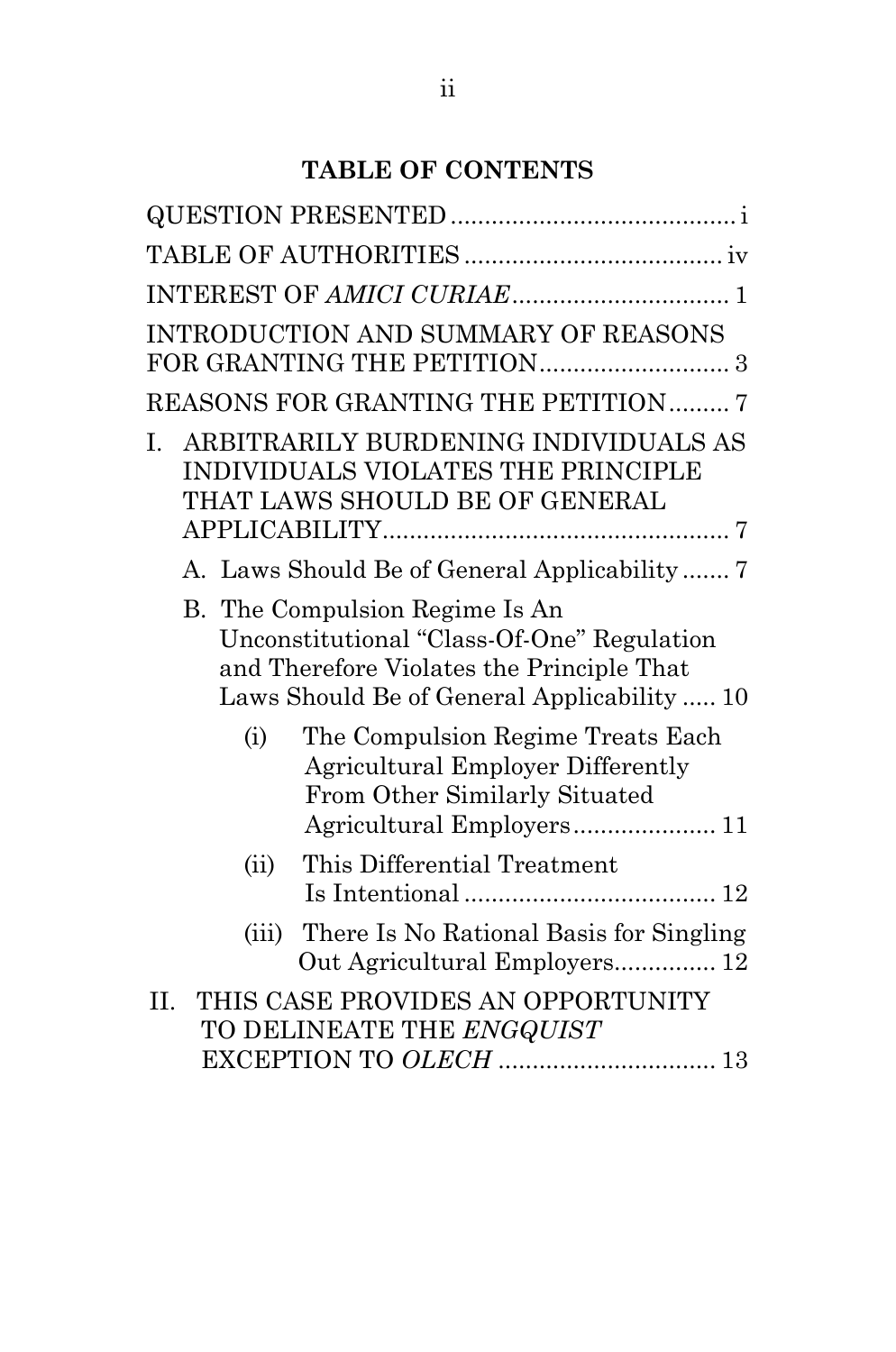| III. LEFT UNCHECKED, THE COMPULSION |  |
|-------------------------------------|--|
| REGIME'S ARBITRARY BURDENING OF     |  |
| INDIVIDUALS AS INDIVIDUALS WILL     |  |
| SPREAD FAR BEYOND CALIFORNIA 16     |  |
|                                     |  |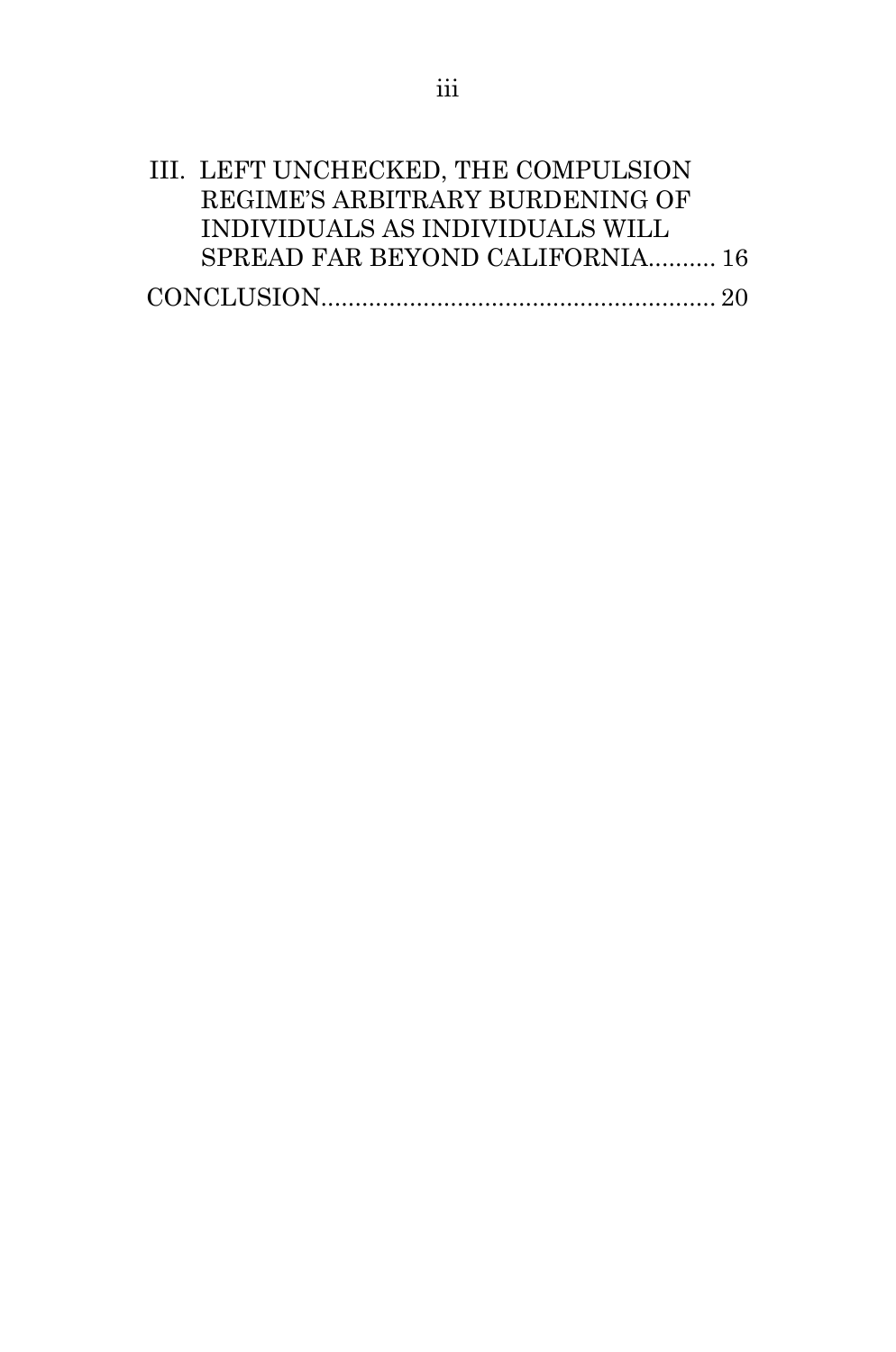# **TABLE OF AUTHORITIES**

# **Cases**

| Alden v. Maine,                                                                                              |
|--------------------------------------------------------------------------------------------------------------|
| Analytical Diagnostic Labs, Inc. v. Kusel,                                                                   |
| Bankers Life & Cas. Co. v. Crenshaw,                                                                         |
| Bruner v. Zawacki,<br>997 F. Supp. 2d 691 (E.D. Ky. 2014)  1                                                 |
| City of Cleburne v. Cleburne Living Ctr.,                                                                    |
| District of Columbia v. Heller,                                                                              |
| Douglas Asphalt Co. v. Qore, Inc.,<br>541 F.3d 1269 (11th Cir. 2008) 15                                      |
| Engquist v. Oregon Department of Agriculture,                                                                |
| Flowers v. City of Minneapolis,                                                                              |
| Franks v. Rubitschun,<br>312 F. App'x 764 (6th Cir. 2009) 16                                                 |
| Gerhart v. Lake County,<br>637 F.3d 1013 (9th Cir. 2011)  13                                                 |
| Griffith Co. v. NLRB,                                                                                        |
| Hanes v. Zurick, 578 F.3d 491 (7th Cir. 2009) 16                                                             |
| Hess Collection Winery v. Cal. Agric. Labor Relations<br>Bd., 45 Cal. Rptr. 3d 609 (Ct. App. 2006) 5, 12, 14 |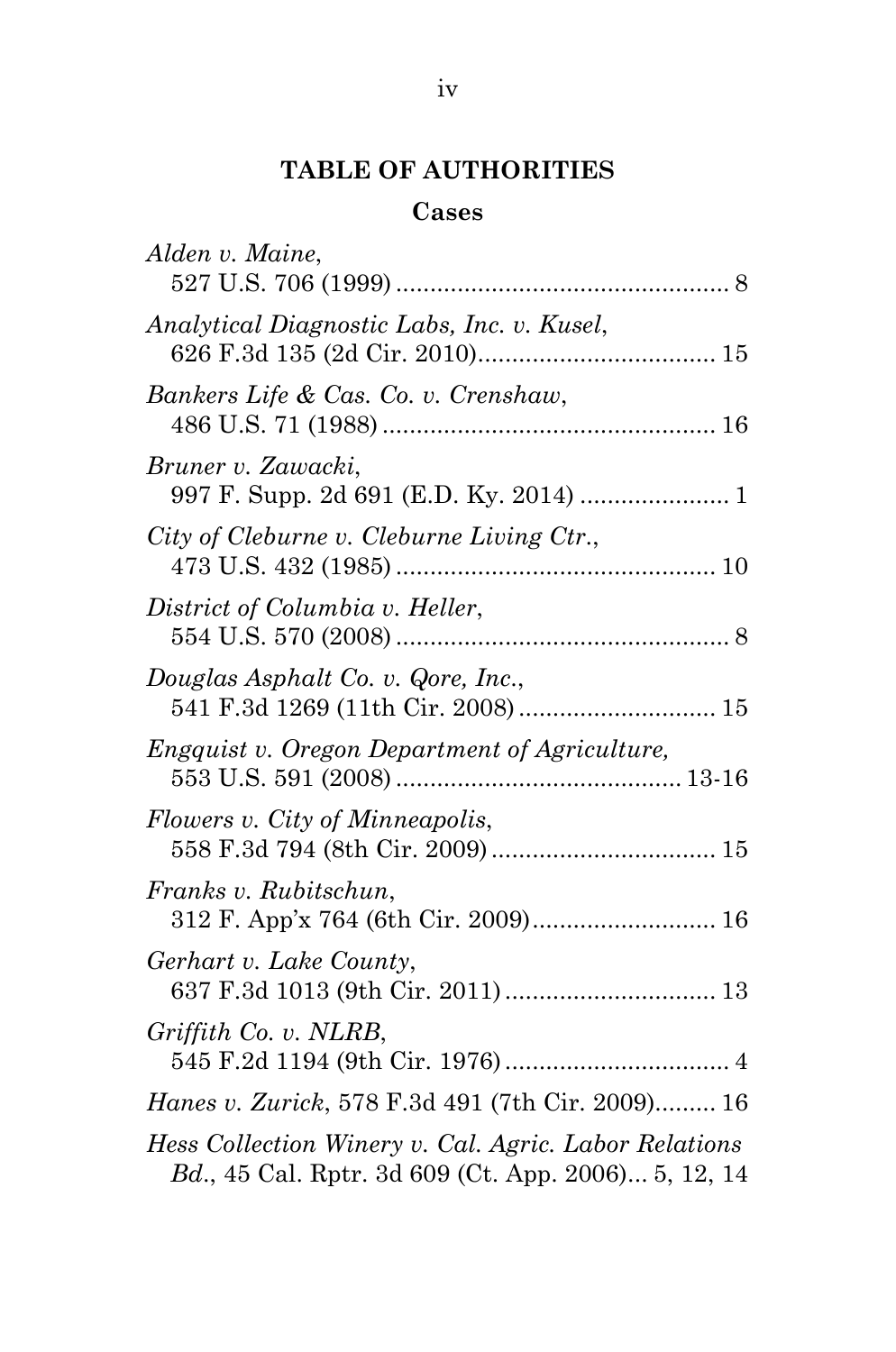| Hurtado v. People of State of Cal.,               |  |  |
|---------------------------------------------------|--|--|
| J.E.B. v. Alabama ex rel. T.B.,                   |  |  |
| Lazy Y Ranch Ltd. v. Behrens,                     |  |  |
| Mathers v. Wright,                                |  |  |
| Merrifield v. Lockyer,                            |  |  |
| Nat'l Woodwork Mfrs. Ass'n v. NLRB,               |  |  |
| Village of Willowbrook v. Olech,                  |  |  |
| Towery v. Brewer,                                 |  |  |
| U.S. Department of Agriculture v. Moreno,         |  |  |
| <b>Constitutional Provisions</b>                  |  |  |
|                                                   |  |  |
| <b>Statutes</b>                                   |  |  |
|                                                   |  |  |
|                                                   |  |  |
|                                                   |  |  |
| An Act, Pub. L. No. 95-95, § 129(b), 91 Stat.685, |  |  |
|                                                   |  |  |
|                                                   |  |  |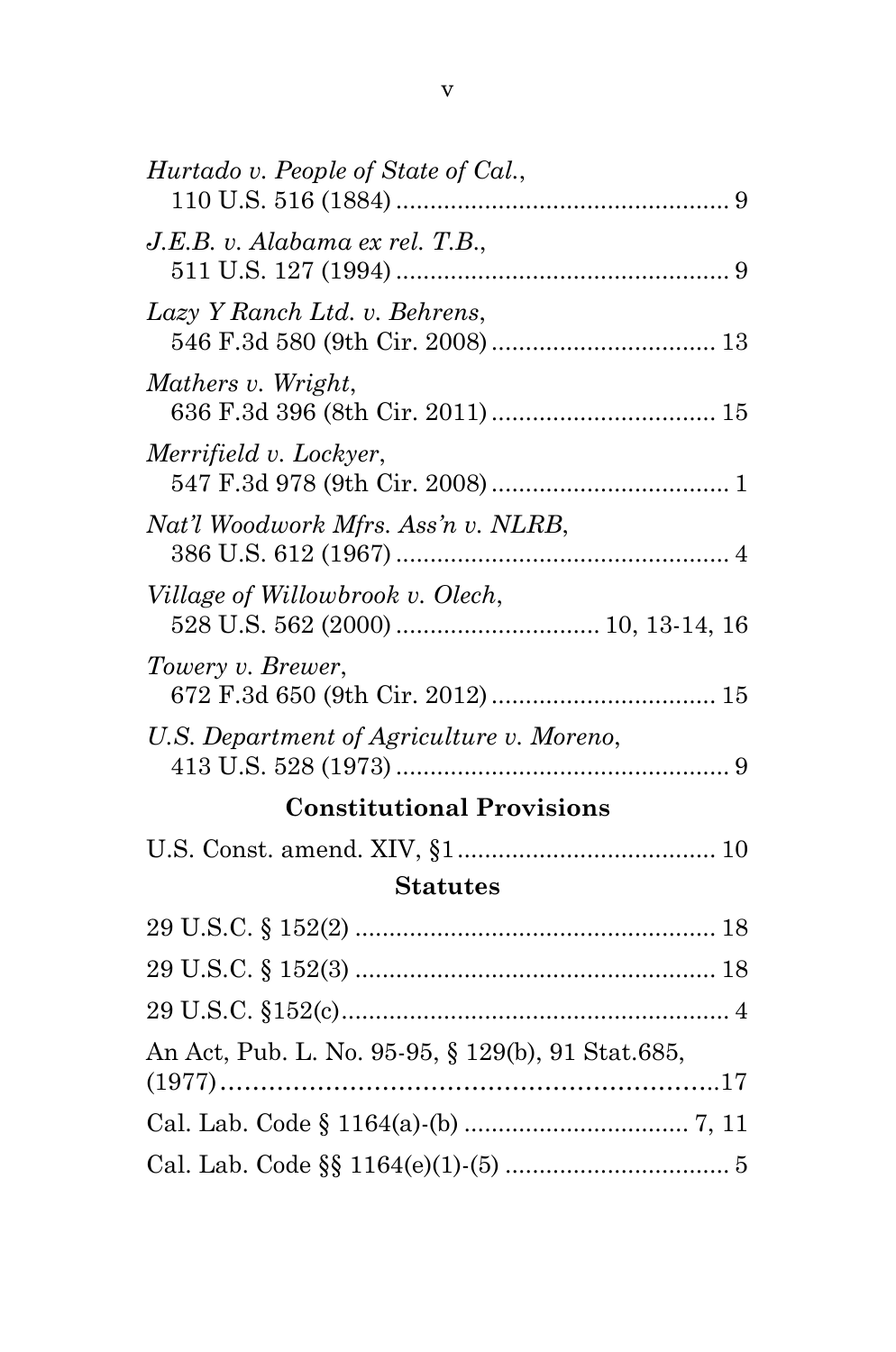### **Legislative Material**

## **Other Authorities**

Araiza, William D., *Flunking the Class-of One/Failing Equal Protection*, 55 Wm. & Mary L. Rev. 435 (2013).... 10 *Blackstone, William, 1, Commentaries on the Laws of England 303 (Wayne Morrison ed., Cavendish Publ'g 2001)*....... 7 Bice, Scott H., *Rationality Analysis in Constitutional Law*, 65 Minn. L. Rev. 1 (1980)...................................... 14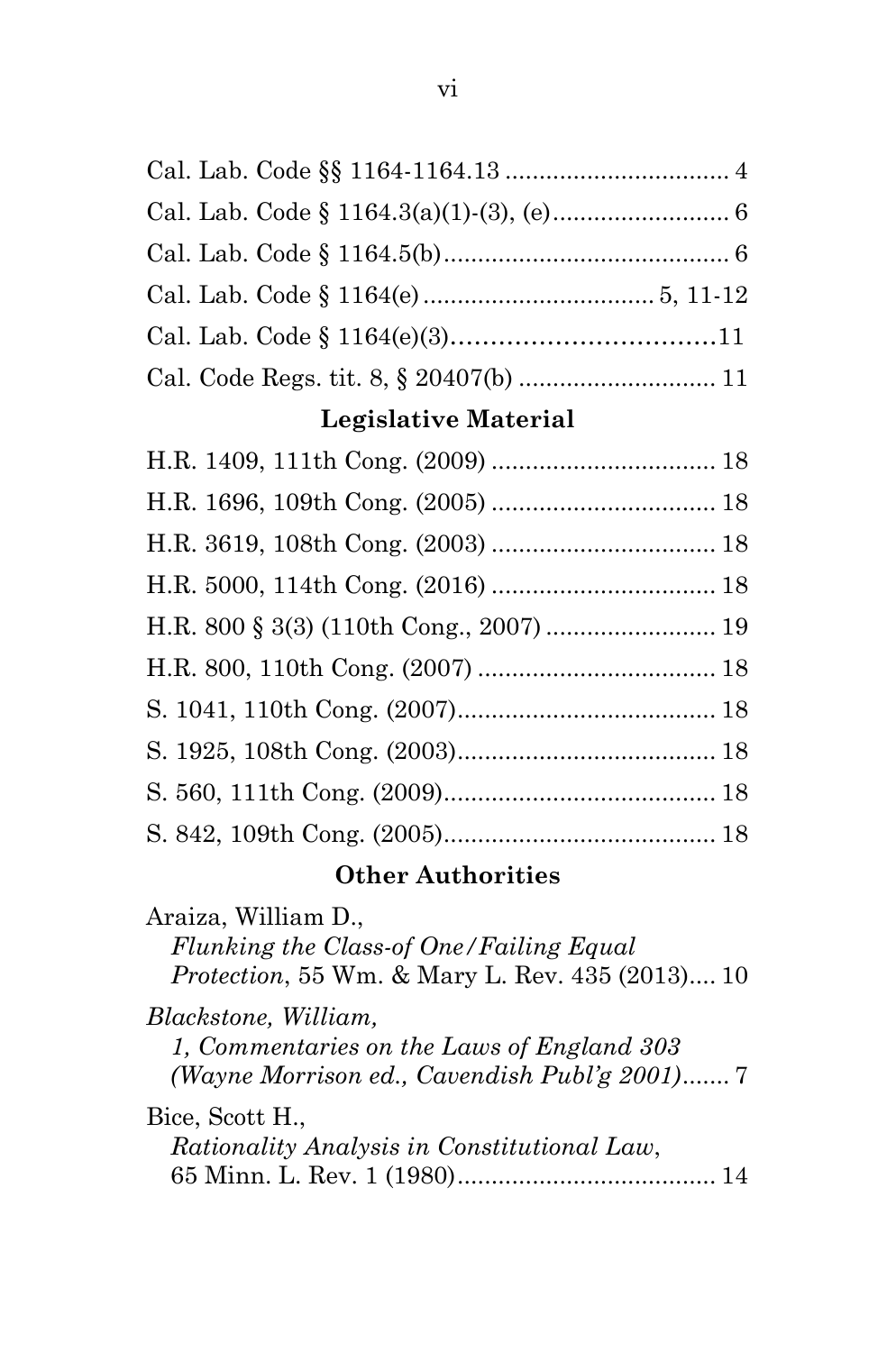| Carlson, Ann E.,<br><i>Energy Efficiency and Federalism, 1 San Diego J.</i>                                                                                                                               |
|-----------------------------------------------------------------------------------------------------------------------------------------------------------------------------------------------------------|
| Gilfoil, Andrew,<br>Baby You Can Drive My Car: Rethinking<br>Greenhouse Gas Emissions Preemption in Light of<br>Massachusetts and Green Mountain Chrysler,<br>28 St. Louis U. Pub. L. Rev. 559 (2009)  17 |
| Hagen, Alex M.,<br>Mixed Motives Speak in Different Tongues:<br>Doctrine, Discourse, and Judicial Function in<br>Class-of-One Equal Protection Theory,                                                    |
| Halgas, Jordan T.L.,<br>Reach an Agreement or Else: Mandatory<br>Arbitration Under the California Agricultural<br>Labor Relations Act,<br>14 San Joaquin Agric. L. Rev. 1 (2004) 4, 6, 13                 |
| Locke, John,<br>Second Treatise of Government $\S 22$ (C.B.<br>Macpherson ed., Hackett Publ'g Co. 1980  8                                                                                                 |
| Marcus Tullius Cicero,<br>On the Laws, in On the Commonwealth and On<br>the Laws 105 (James E.G. Zetzel ed., 1999)  7                                                                                     |
| National Labor Relations Board,<br>S. Rep. No. 573,<br>74th Cong., 1st Sess. 12 (1935) 18-19                                                                                                              |
| Pappas, Michael,                                                                                                                                                                                          |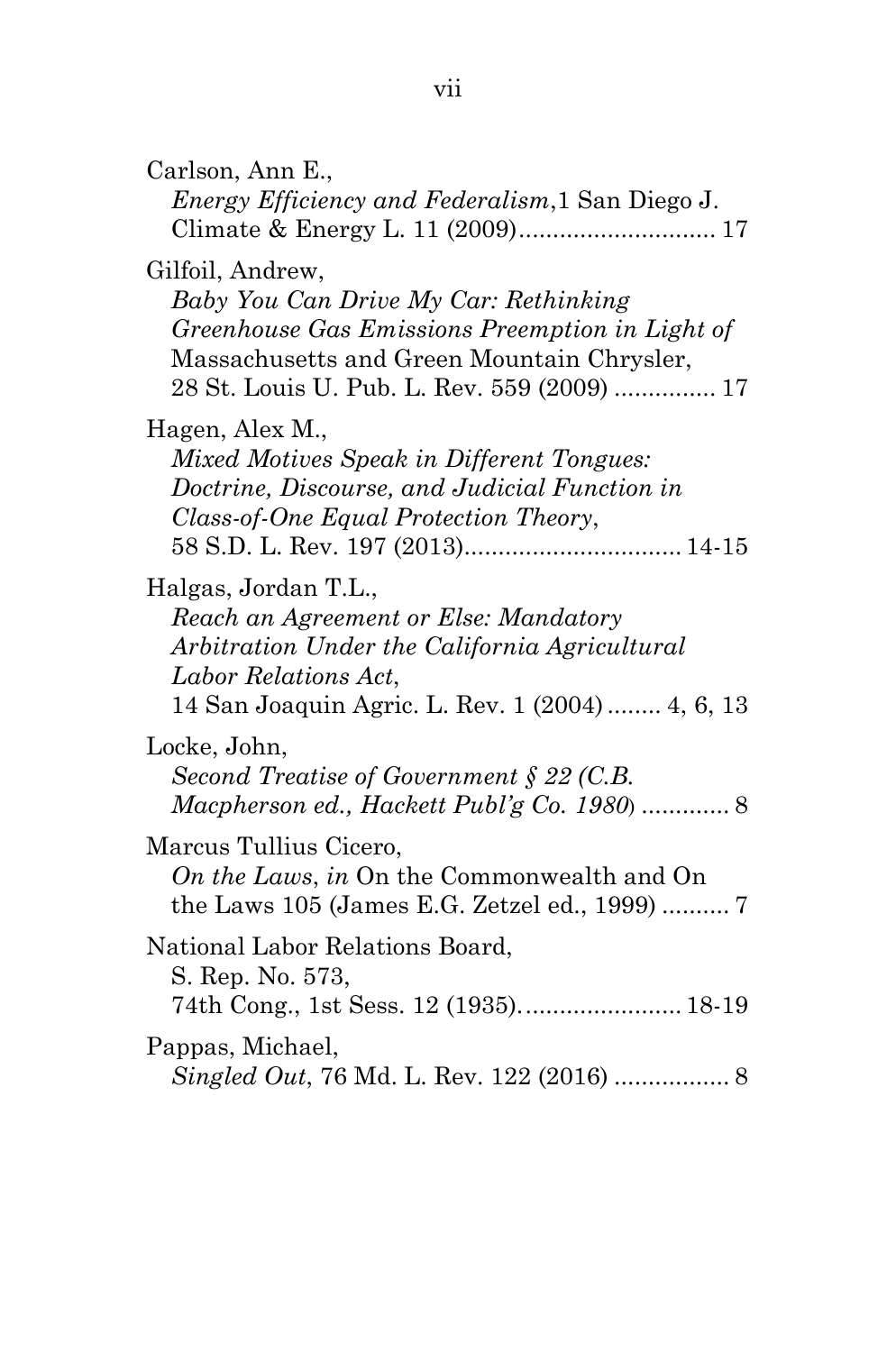| Rosen, Philip B. & Greenberg, Richard I.,      |  |
|------------------------------------------------|--|
| Constitutional Viability of Employee Free      |  |
| Choice Act's Interest Arbitration Provision,   |  |
| 26 Hofstra Lab. & Emp. L.J. 33 (2008)  3-4, 19 |  |
| Wall, Michael H.,                              |  |

*The Regional Greenhouse Gas Initiative and California Assembly Bill 1493: Filling the American Greenhouse Gas Regulation Void, 41 U. Rich. L. Rev. 567, 577 (2007)* ...................... 17

Zoldan, Evan C.,

| <i>Reviving Legislative Generality,</i> |  |
|-----------------------------------------|--|
|                                         |  |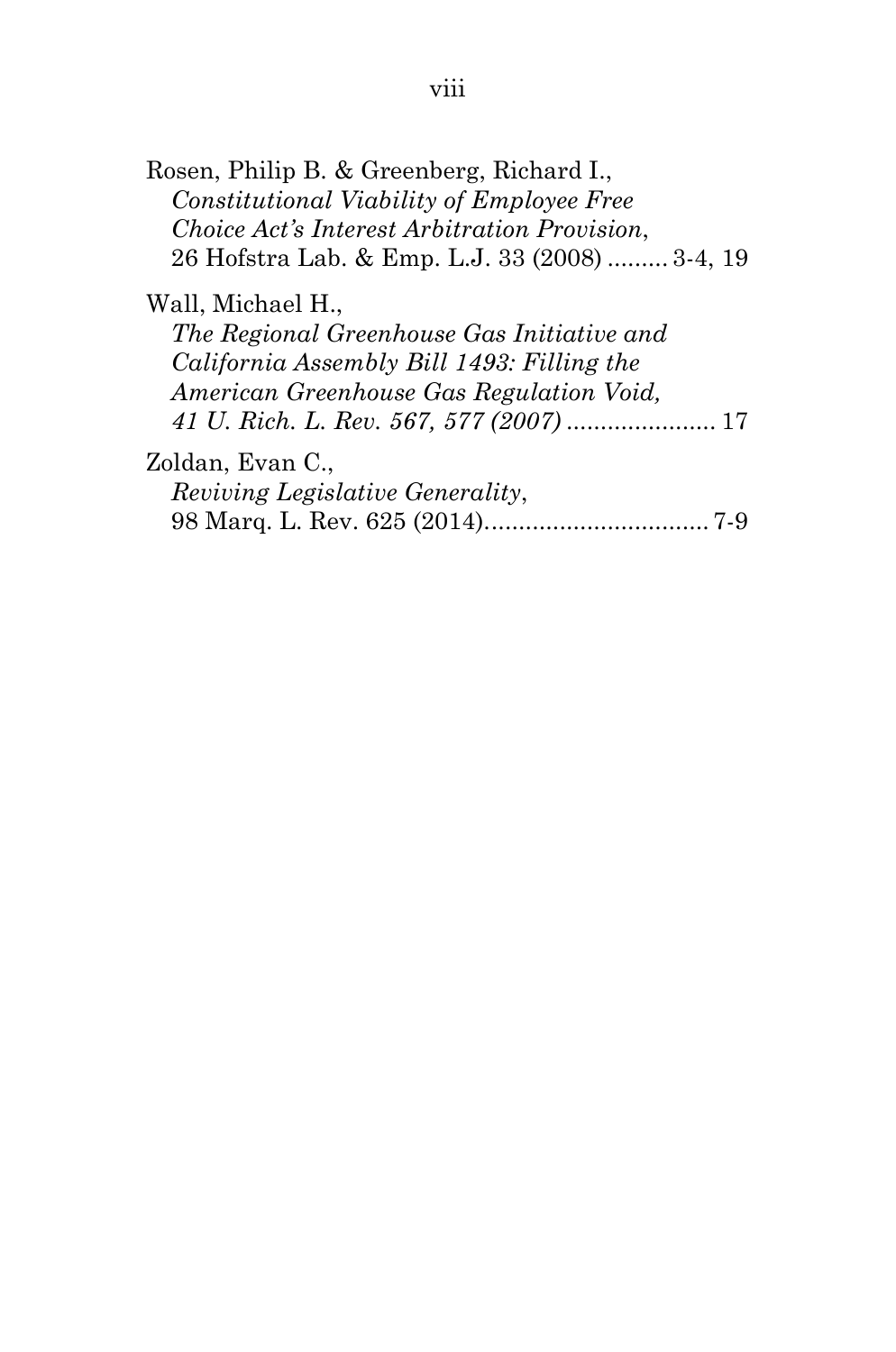### **INTEREST OF** *AMICI CURIAE***[1](#page-9-0)**

Founded in 1973, **Pacific Legal Foundation** (PLF) is widely recognized as the largest and most experienced nonprofit legal foundation of its kind. PLF litigates nationwide to secure all Americans' inalienable rights to live responsibly and productively in pursuit of happiness. PLF has repeatedly litigated in defense of the right of individuals and businesses to earn an honest living free from unreasonable government interference. *See Merrifield v. Lockyer*, 547 F.3d 978 (9th Cir. 2008); *Bruner v. Zawacki*, 997 F. Supp. 2d 691 (E.D. Ky. 2014).

The **Cato Institute** is a nonpartisan publicpolicy research foundation established in 1977 and dedicated to advancing the principles of individual liberty, free markets, and limited government. Cato's Robert E. Levy Center for Constitutional Studies was established in 1989 to help restore the principle of limited constitutional government, which is the foundation of liberty. To advance this end, Cato publishes books and studies, conducts conferences, and produces the annual *Cato Supreme Court Review*.

The **California Farm Bureau Federation** is a California non-governmental voluntary membership organization. Its members are 53 county Farm Bureaus representing farmers and ranchers in 56 California counties. Those 53 county Farm Bureaus

 $\overline{a}$ 

<span id="page-9-0"></span><sup>&</sup>lt;sup>1</sup> No counsel for any party authored this brief in whole or in part, and no person or entity other than amici curiae funded its preparation or submission. More than 10 days in advance, all parties received notice of the intended filing of this brief. Letters of consent to the brief's filing from all parties are on file with the Clerk.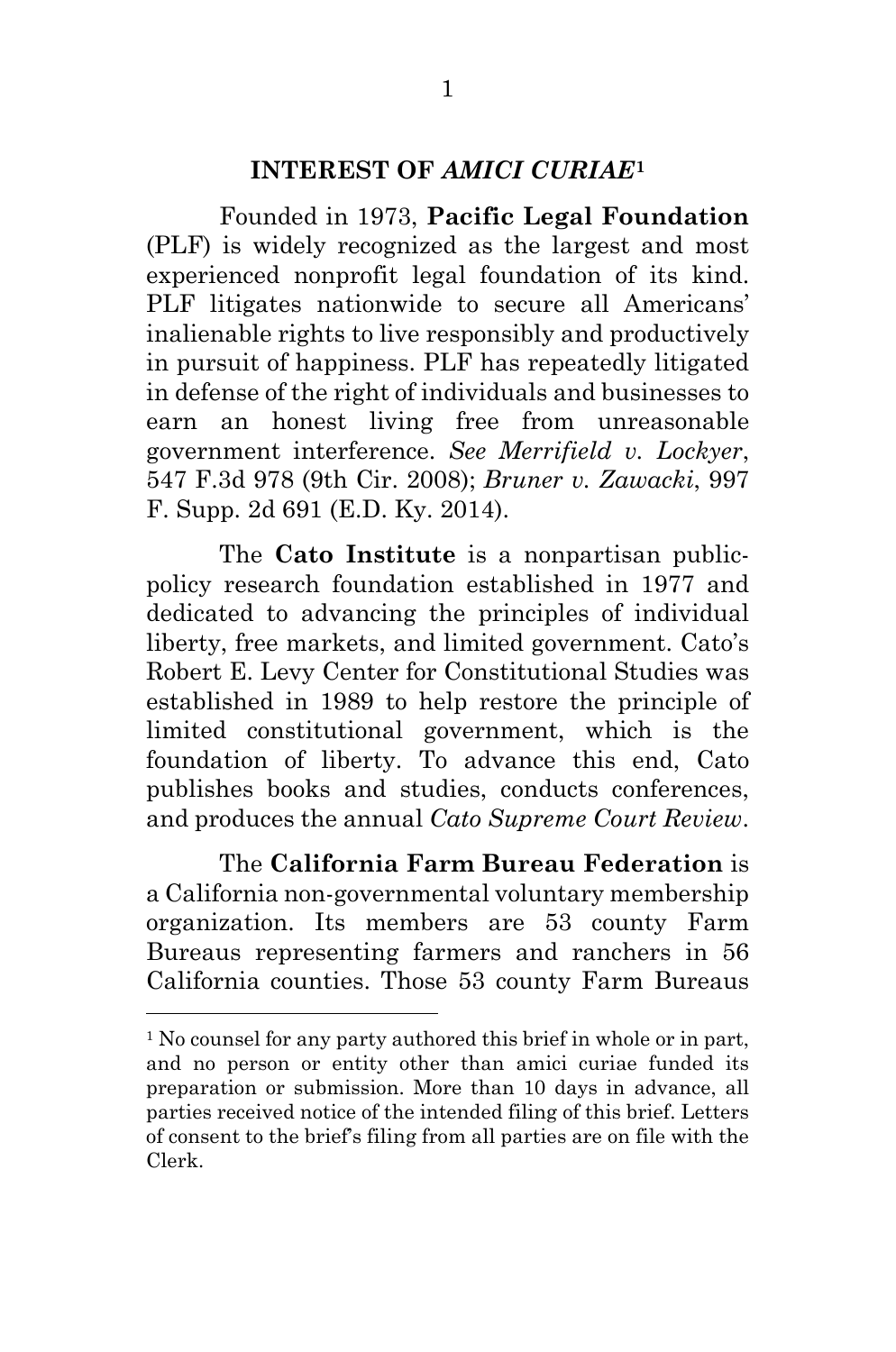have in total nearly 40,000 members, including nearly 27,000 agricultural members. One of the Farm Bureau's purposes is to represent, protect, and advance the economic interests of California's farmers and ranchers. Many of these farmers and ranchers are considered agricultural employers under the state's Agricultural Labor Relations Act. They are or may become engaged in collective bargaining under the Act. Accordingly, labor law arbitration issues like those raised in this action are of direct interest to these Farm Bureau members. The Farm Bureau filed in the courts below an amicus brief in support of Gerawan.

The **California Fresh Fruit Association** is a voluntary public policy association that represents growers, packers, and shippers of California table grapes, blueberries, kiwi, pomegranate, and deciduous tree fruits. With origins dating to 1921, the Association currently represents by volume approximately 85% of 13 permanent fresh fruit commodities, valued at over \$3 billion in the state of California. The Association serves as the primary public policy representative for these growers, shippers, and packers for the aforementioned commodities on issues at both the state and federal levels, including matters pertaining to labor and employment disputes.

Founded in 1926, the **Western Growers Association** is a trade association of California, Arizona, and Colorado farmers who grow, pack, and ship almost 50% of the nation's produce and a third of America's fresh organic produce. Its mission is to enhance the competitiveness and profitability of its members. With offices and dedicated staff in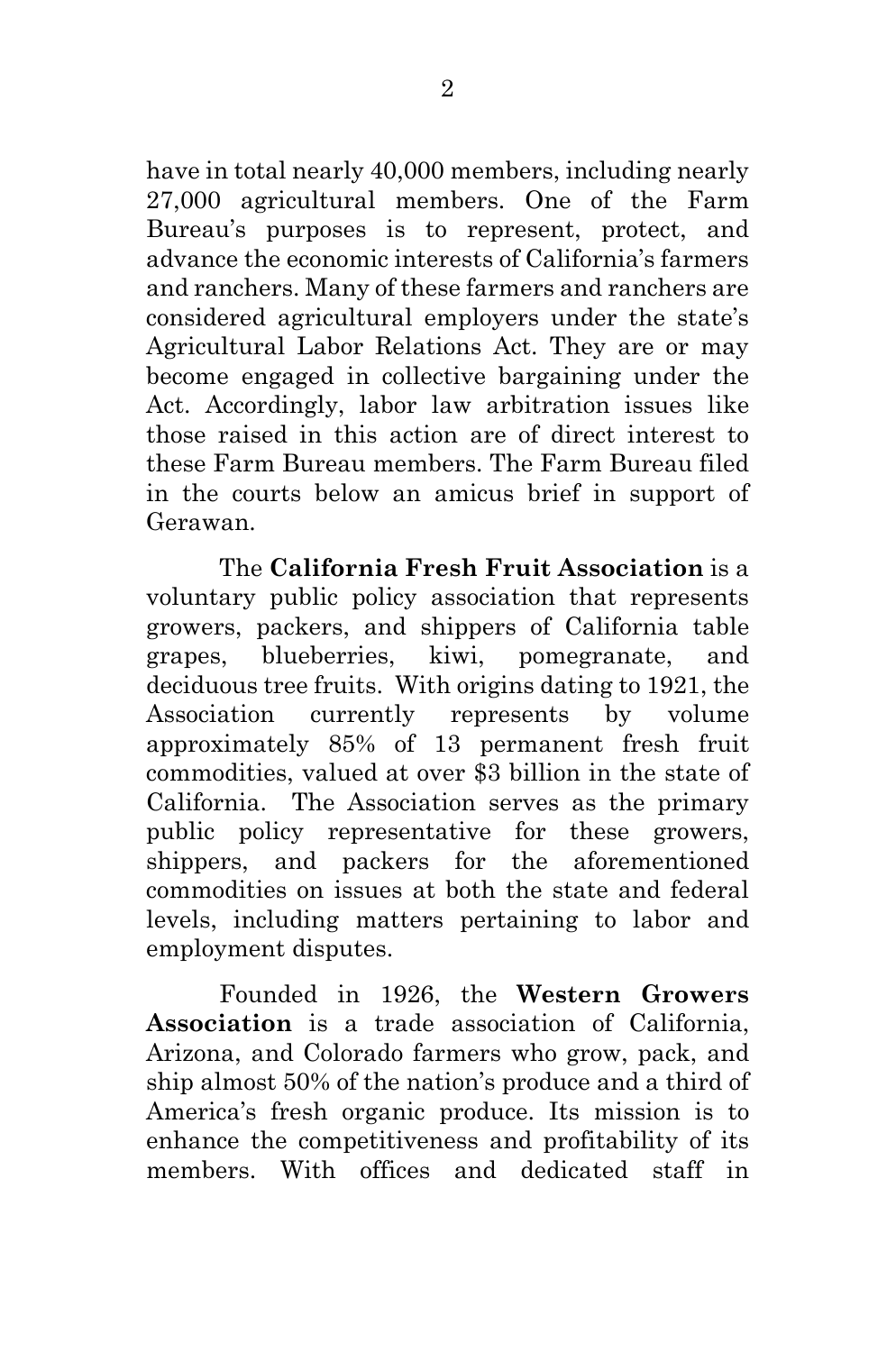Washington, D.C., and Sacramento, California, Western Growers is the leading public policy advocate for the fresh produce industry and has a longstanding interest in employment and labor matters.

The **Ventura County Agricultural Association** is a nonprofit agricultural trade association. Its membership consists of over 90% of the agricultural employers and farm labor contractors subject to the jurisdiction of the California Agricultural Labor Relations Act in Ventura and Santa Barbara Counties. These businesses represent the entire spectrum of fruit trees, row crops, berries, nursery, and other agricultural commodities. Through its General Counsel, the Association has a longstanding history of representing its members in labor and employment matters arising under California's Agricultural Labor Relations Act.

This case is important to Amici because the California Supreme Court's decision threatens the foundational principle that laws and regulations should be generally applicable, and thereby invites the arbitrary burdening of individuals as individuals. This principle is a critical justification for the doctrine of equal protection, which itself is crucial for the protection of individual rights.

### **INTRODUCTION AND SUMMARY OF REASONS FOR GRANTING THE PETITION**

In 49 states and the District of Columbia, a private employer and its employees have the right to agree, or not, to a collective bargaining agreement. *See* Philip B. Rosen & Richard I. Greenberg, *Constitutional Viability of Employee Free Choice Act's Interest Arbitration Provision*, 26 Hofstra Lab. &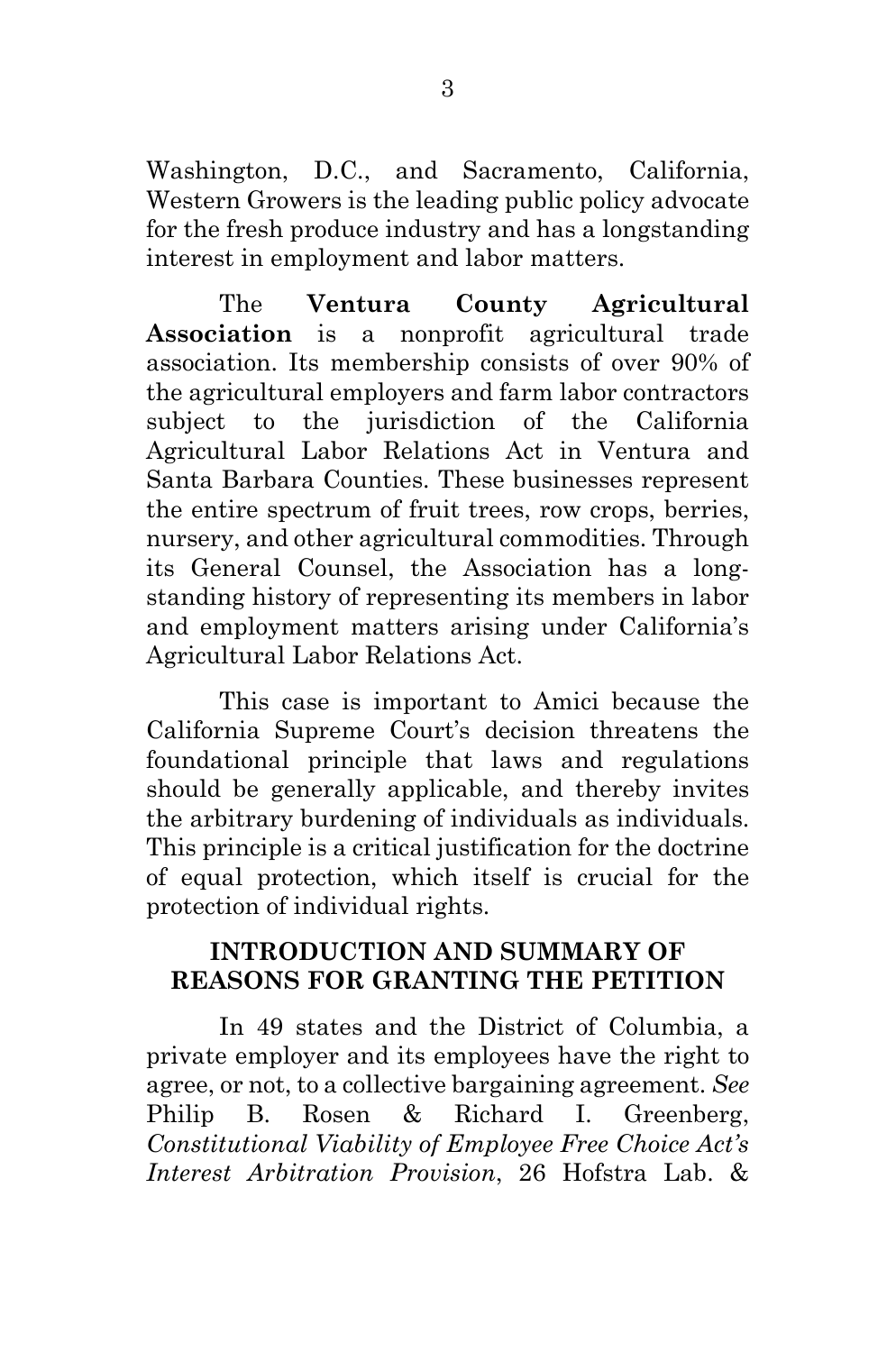Emp. L.J. 33, 51 (2008) (noting that California is the only state that has imposed binding interest arbitration on private employers and employees). California, alone, compels agricultural employers and their employees to assent to collective bargaining agreements dictated to them by a so-called "mediator."[2](#page-12-0) *See* Jordan T.L. Halgas, *Reach an Agreement or Else: Mandatory Arbitration Under the California Agricultural Labor Relations Act*, 14 San Joaquin Agric. L. Rev. 1, 27 (2004) ("In effect, [California agricultural labor relations law] require[s] that the arbitrator become the 'master drafter' of the parties' collective bargaining agreement.").

This stark departure from the norm of allowing private employers and employees to negotiate their own collective bargaining agreements is the result of the California Mandatory Mediation and Conciliation Process ("Compulsion Regime"), Cal. Lab. Code §§ 1164-1164.13, "a legislative labyrinth that creates many more problems than it could ever solve." Halgas, *supra*, at 2. The most disturbing facet of the Compulsion Regime is that it requires the state imposition, through the mediator, of a collective

l

<span id="page-12-0"></span><sup>2</sup> The National Labor Relations Act does not apply to farm laborers. 29 U.S.C. § 152(c) (defining "employee" so as not to include "any individual employed as an agricultural laborer"). Farm laborer unions generally have accepted that exclusion because it allows them and their members to pursue secondary boycotts, an activity prohibited under federal law. *See Halgas, supra,* at 27. *Cf. Griffith Co. v. NLRB*, 545 F.2d 1194, 1199 (9th Cir. 1976) (describing prohibited "secondary boycotts" as "union pressure directed at a neutral employer the object of which (is) to introduce or coerce him to cease doing business with an employer with whom the union (is) engaged in a labor dispute.") (quoting *Nat'l Woodwork Mfrs. Ass'n v. NLRB*, 386 U.S. 612, 622 (1967)).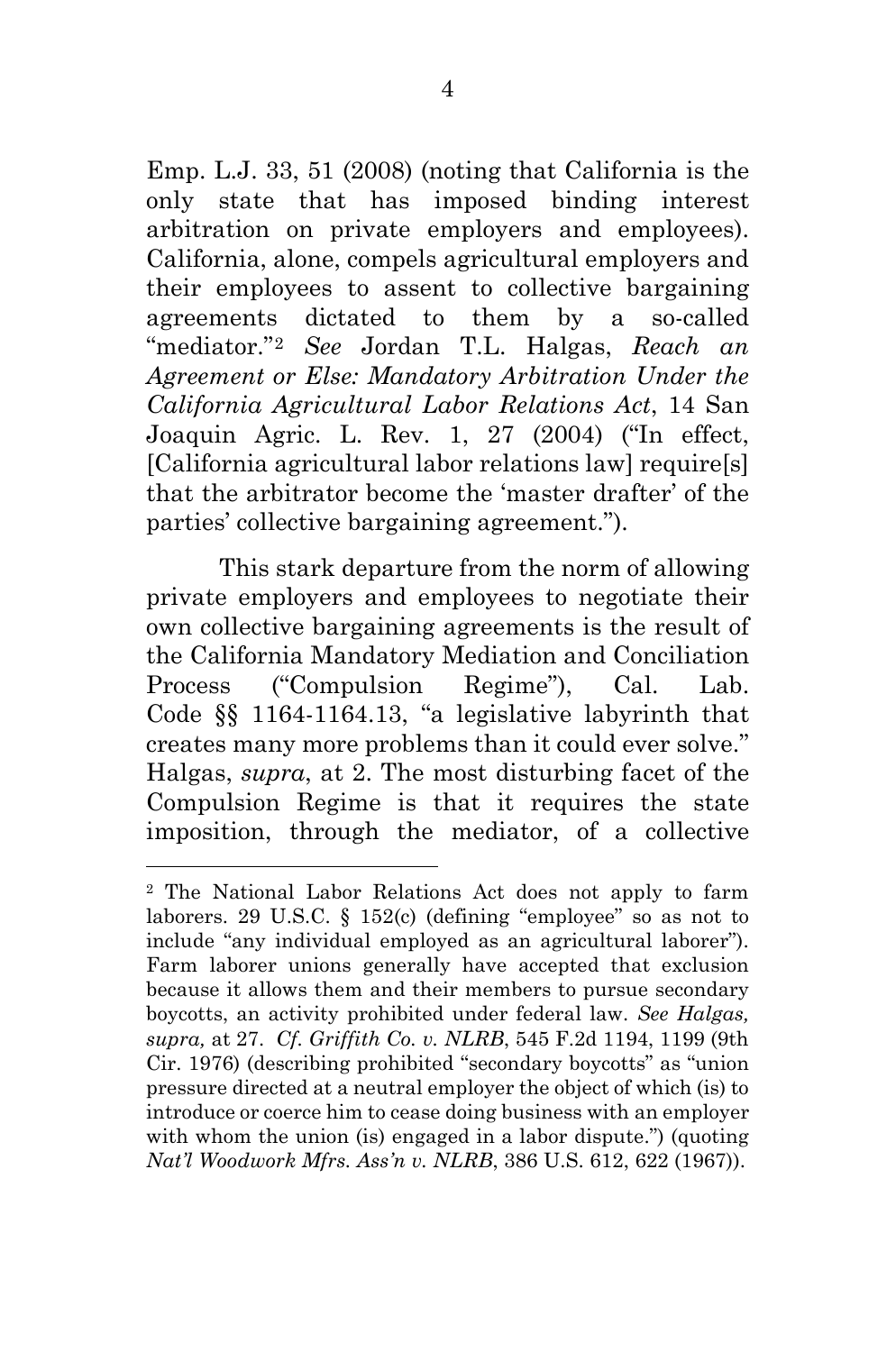bargaining agreement drafted solely by the mediator and applicable only to one specific agricultural employer and its employees.

This "mini labor code"—for it is not properly termed a "collective bargaining agreement" because it is not collective, bargained for, or agreed to by the parties—creates a mediator who wields almost unlimited discretion. Factors commonly considered in labor arbitration when crafting the terms of a collective bargaining agreement, such as the financial condition of the employer, industry-standard wages and benefits, and collective bargaining agreements reached by other parties, are the only factors that *may* be considered by the mediator under the Compulsion Regime. Cal. Lab. Code  $\S$  1164(e)(1)-(5). The mediator is not required to consider, nor is he bound by, any factor.[3](#page-13-0) *See id*. In fact, the Compulsion Regime does not even explain how much weight each factor should be assigned, or provide a standard or goal towards which the mediator should aim. *See id*. § 1164(e) (directing merely that certain factors be considered "[i]n resolving the issues in dispute."). Instead, the mediator has virtually unfettered discretion to compel the parties' assent to whatever terms the mediator dictates, with no assurance to the employer or its employees that the collective bargaining agreements that result will treat similarly situated agricultural employers or employees in a like

 $\overline{a}$ 

<span id="page-13-0"></span><sup>3</sup> *But see Hess Collection Winery v. Cal. Agric. Labor Relations Bd*., 45 Cal. Rptr. 3d 609, 624-27 (Ct. App. 2006) (relying on the canon of constitutional avoidance to construe the Compulsion Regime to require that the mediator consider the listed factors).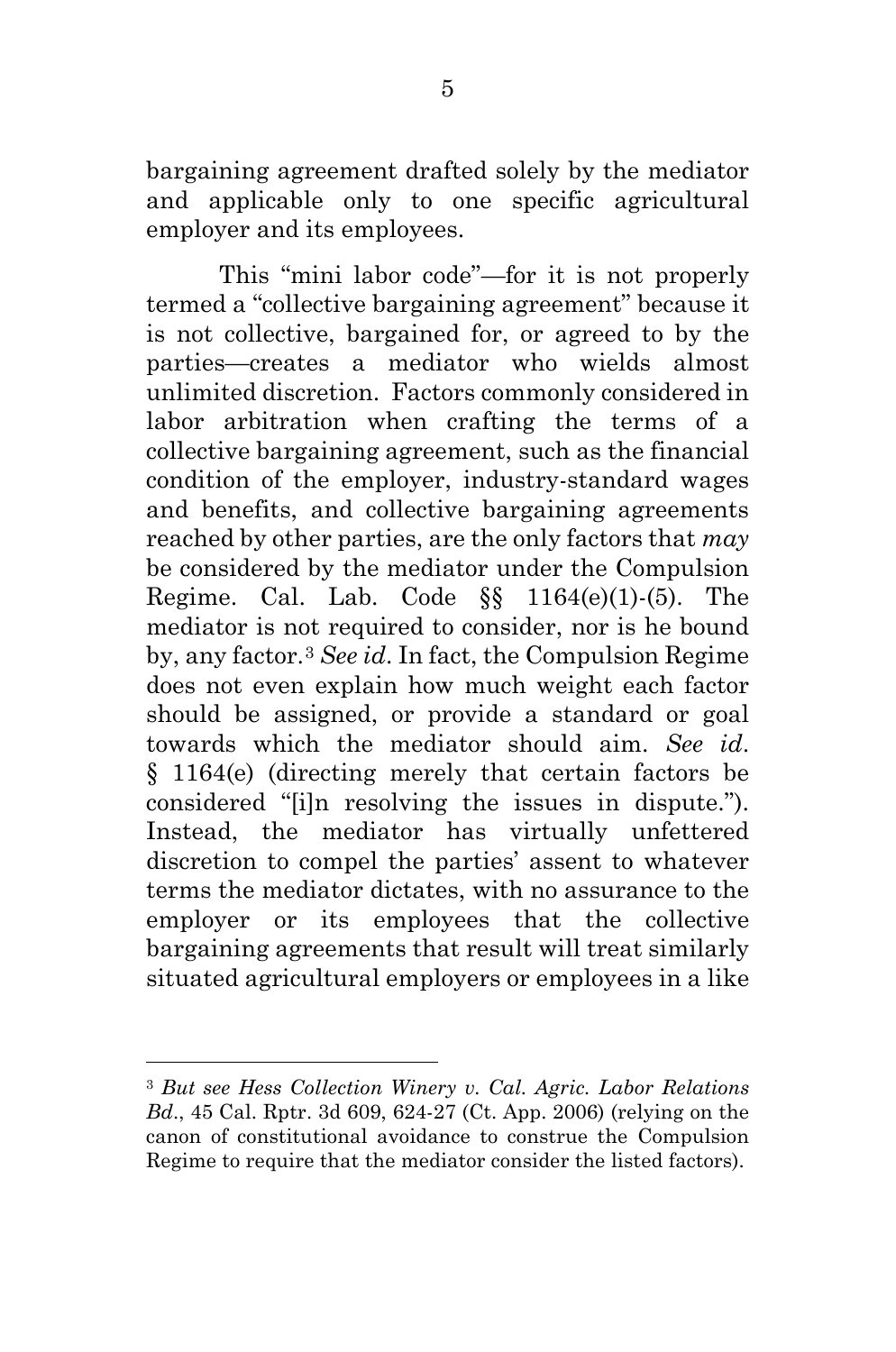manner.[4](#page-14-0) *See id*. § 1164.3(a)(1)-(3), (e) (limiting the labor board's review of a mediator's decision to relevance to employment conditions, clearly erroneous factual findings, arbitrary and capricious conclusions, corruption, fraud, and misconduct); *id*. § 1164.5(b) (substantially circumscribing judicial review of the labor board's review of the mediator's decision).

This Court should grant review for two reasons. First, the California Supreme Court's decision runs afoul of the fundamental principle that laws and regulations should apply generally to all members of society, thereby violating the Equal Protection Clause of the Fourteenth Amendment by arbitrarily burdening individuals as individuals. Second, because California is a regulatory leader among the states, the negative effects of the Compulsion Regime could easily spread to infect other jurisdictions.

 $\overline{a}$ 

<span id="page-14-0"></span><sup>4</sup> The Compulsion Regime's major proponents were the unions. *See Halgas, supra*, at 9 ("[T]he UFW was the major supporter of the Mandatory Arbitration Bills . . ."). *Cf. id.* at 22 ("Growers responded that the UFW backed the passage of the Bills as a way to beg politicians for union contracts that it (was) too weak to win on its own." (internal quotation marks omitted)). The unions supported the Compulsion Regime because, under California labor law, they would retain the right to strike and engage in secondary activity. *See id.* at 33. In public employment, where binding interest arbitration is more common, the rights to strike and engage in secondary activity are usually given up in exchange for binding interest arbitration. *See id.*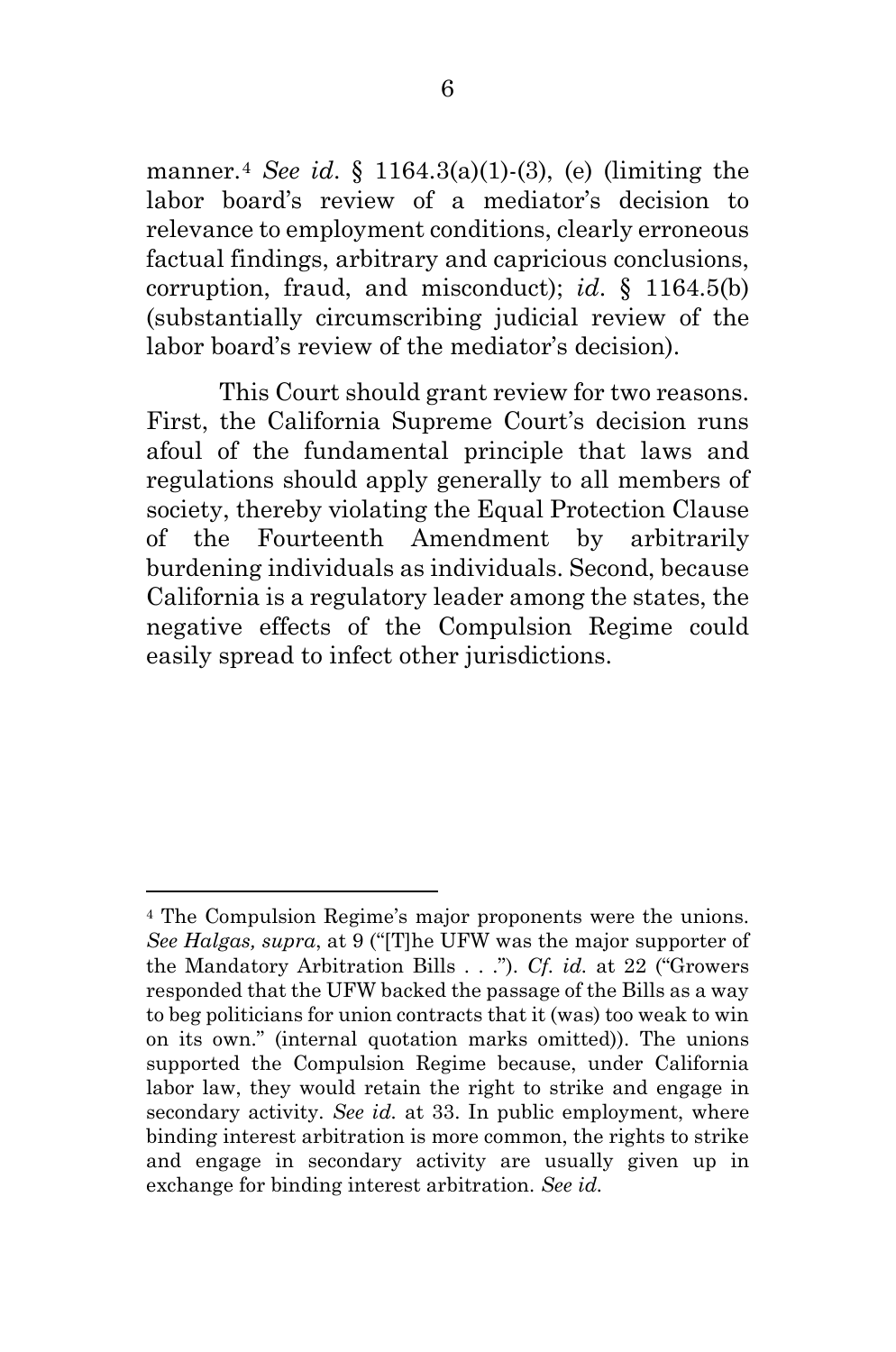### **REASONS FOR GRANTING THE PETITION**

#### **I**

## **ARBITRARILY BURDENING INDIVIDUALS AS INDIVIDUALS VIOLATES THE PRINCIPLE THAT LAWS SHOULD BE OF GENERAL APPLICABILITY**

#### **A. Laws Should Be of General Applicability**

By dictating that each agricultural employer and its employees be subject to an individual collective bargaining agreement drafted by a state-imposed mediator, Cal. Lab. Code § 1164(a)-(b), the Compulsion Regime is not a law of general applicability. Mediator-imposed agreements are specific to the particular agricultural employer and its employees and do not apply to any of the agricultural employer's competitors, no matter how alike they are.

The principle that laws should apply generally to all members of society, rather than single out certain individuals for special treatment, dates back at least to the Roman Republic and is woven into the fabric of our Constitution. Cicero condemned as "unjust" the Roman legislative practice of bestowing special treatment on select individuals. Evan C. Zoldan, *Reviving Legislative Generality*, 98 Marq. L. Rev. 625, 652 (2014) (quoting Marcus Tullius Cicero, *On the Laws*, *in* On the Commonwealth and On the Laws 105, 173 (James E.G. Zetzel ed., 1999)). Millennia later, Blackstone argued that acts of a legislature must be "universal"; a law applicable to a single individual "has no relation to the community in general" and is "rather a sentence than a law." *Id*. (citing 1 William Blackstone, Commentaries on the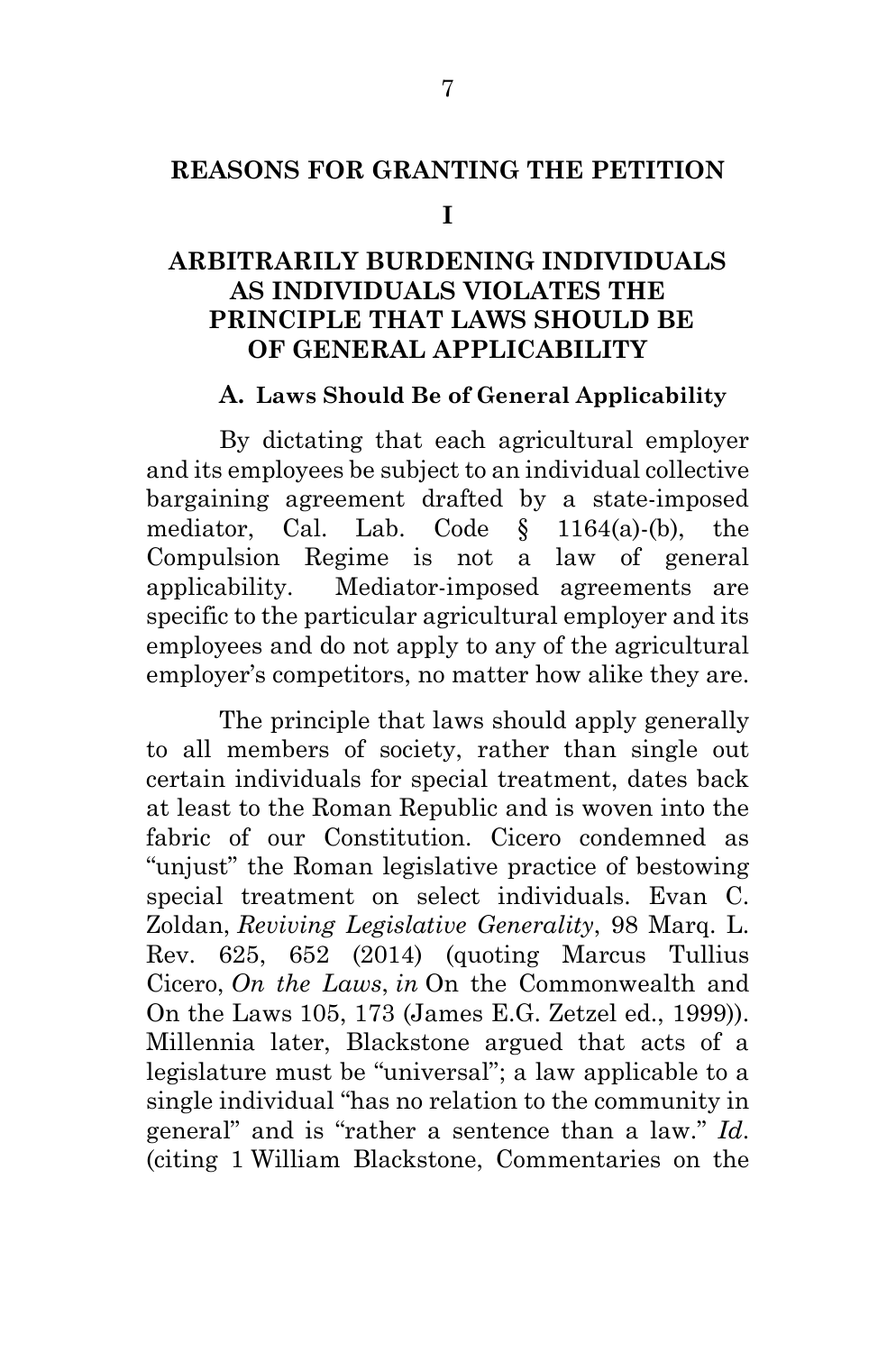Laws of England 303 (Wayne Morrison ed., Cavendish Publ'g 2001)).[5](#page-16-0) John Locke wrote that to be considered a law, a rule must be "common to every one of that society." *Id*. (quoting John Locke, Second Treatise of Government § 22 (C.B. Macpherson ed., Hackett Publ'g Co. 1980)).

The Framers of our Constitution, "[w]earied by a decade of special laws, and recalling the history of abusive special legislation enacted by Parliament . . . rejected the power of the legislature to declare named individuals ineligible for the protections of the standing laws." Zoldan, *supra,* at 652.[6](#page-16-1) The Framers recognized the inherent risks of singling out individuals and were concerned for the legitimacy of any government that did so. *See* Michael Pappas, *Singled Out*, 76 Md. L. Rev. 122, 126 (2016). In response, they "sought to structure government to prevent majorities or particularly influential interest groups from treating themselves preferentially or their enemies detrimentally." *Id*. (noting that the Constitution reflects a strong preference for the general applicability of laws). The Bill of Attainder, Ex Post Facto, and Title of Nobility Clauses all

 $\overline{a}$ 

<span id="page-16-0"></span><sup>5</sup> This Court has said that Blackstone's works "constituted the preeminent authority on English law for the founding generation." *District of Columbia v. Heller*, 554 U.S. 570, 593-4 (2008) (quoting *Alden v. Maine*, 527 U.S. 706, 715 (1999)).

<span id="page-16-1"></span><sup>6</sup> The prevalence of special litigation is closely akin to the classof-one doctrine and relies on the same philosophical and jurisprudential underpinning. *See, e.g*., Zoldan, *supra*, at 628 ("The principle that rules of conduct ought to apply generally to all of society's members, rather than single out individuals for special treatment, has long been advocated by jurists and philosophers of law.").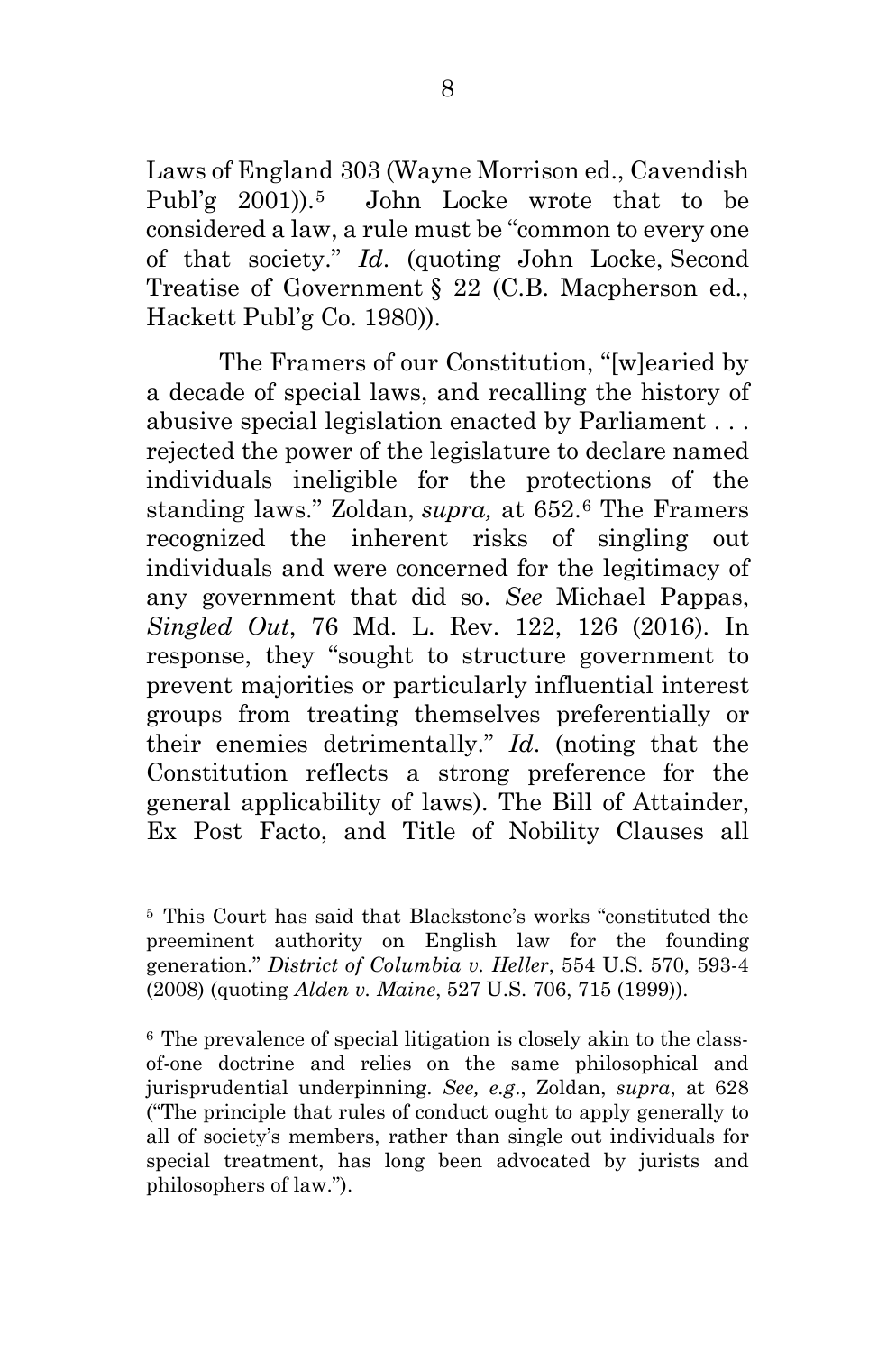illustrate an intent to prevent a government actor from singling out an individual for different treatment. Zoldan, *supra*, at 653.

The Equal Protection Clause incorporates this concern with protecting the individual against his or her government. *See J.E.B. v. Alabama ex rel. T.B*., 511 U.S. 127, 152 (1994) (Kennedy, J., concurring in the judgment) ("The Equal Protection Clause and our constitutional tradition are based on the theory that an individual possesses rights that are protected against lawless action by the government."); *see also U.S. Department of Agriculture v. Moreno*, 413 U.S. 528, 534 (1973) ("For if the constitutional conception of 'equal protection of the laws' means anything, it must at the very least mean that a bare congressional desire to harm a politically unpopular group cannot constitute a legitimate government interest."). Less than 20 years after the passage of the Fourteenth Amendment, this Court noted that "[l]aw is something more than mere will exerted as an act of power," and there "must be not a special rule for a particular person or a particular case . . . " *Hurtado v. People of State of Cal.*, 110 U.S. 516, 535 (1884). The ability to enforce limitations against arbitrary government power "is the device of self-governing communities to *protect the rights of individuals and minorities*, as well as against the power of numbers, as against the violence of public agents transcending the limits of lawful authority, even when acting in the name and wielding the force of government." *Id*. (emphasis added).

The Founders' fear of influential groups wielding state power against their enemies has become a reality in California.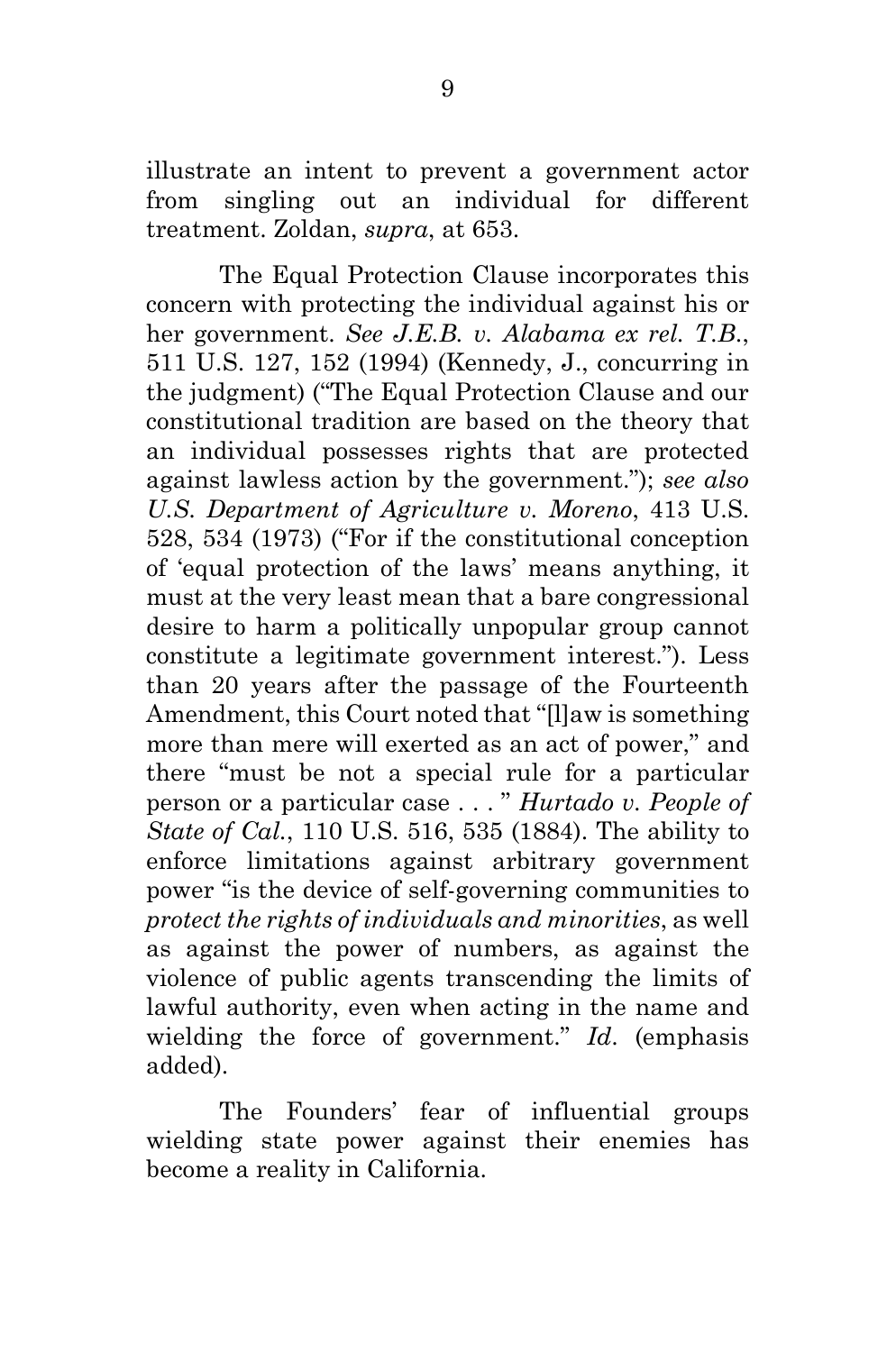### **B. The Compulsion Regime Is An Unconstitutional "Class-Of-One" Regulation and Therefore Violates the Principle That Laws Should Be of General Applicability**

In *Village of Willowbrook v. Olech*, this Court recognized that the arbitrary burdening of individuals as individuals, *i.e.*, as a "class-of-one," is unconstitutional. 528 U.S. 562, 564 (2000). The Constitution guarantees to all persons the "equal protection of the laws," and this right means that the government must treat similarly situated individuals in the same manner. *See* U.S. Const. amend. XIV, §1; *City of Cleburne v. Cleburne Living Ctr*., 473 U.S. 432, 439 (1985). Unconstitutional class-of-one regulation occurs when: (i) the government treats a person or business differently from other similarly situated persons; (ii) the differential treatment is intentional; and (iii) the differential treatment lacks any rational basis. *Olech*, 528 U.S. at 564; *see* William D. Araiza, *Flunking the Class-of-One/Failing Equal Protection*, 55 Wm. & Mary L. Rev. 435, 455 (2013) (explaining that, in class-of-one claims, "the plaintiff is singled out as an individual, not as a member of a racial or other group."). The regulations produced by the Compulsion Regime, like the collective bargaining agreement imposed on Petitioner and its employees, fit firmly within this definition of unconstitutional class-of-one regulation.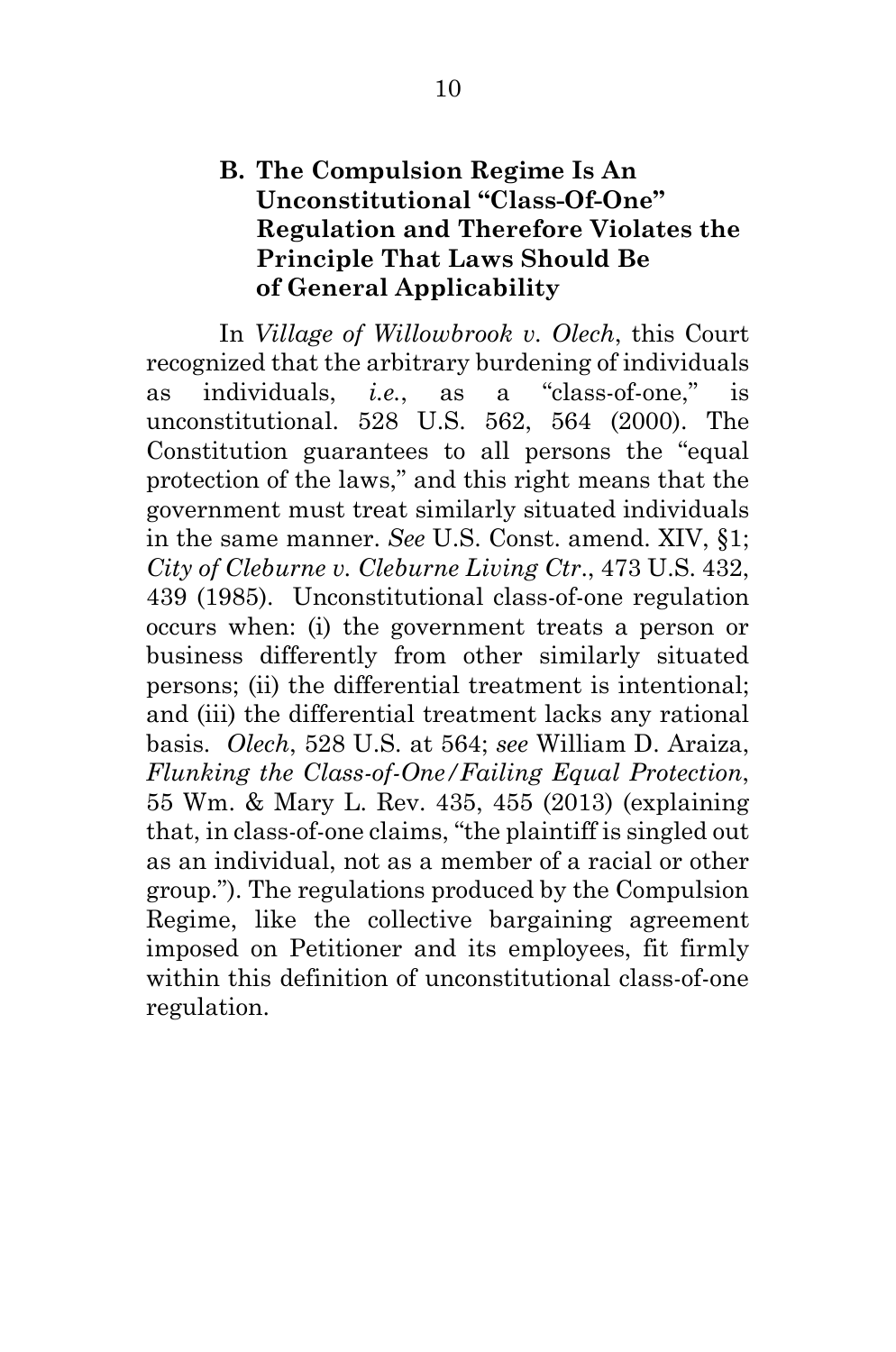### **(i) The Compulsion Regime Treats Each Agricultural Employer Differently From Other Similarly Situated Agricultural Employers**

The Compulsion Regime targets individual agricultural employers by dictating that each agricultural employer that cannot come to an agreement with its employees' union must be made subject, at the union's instigation, to a collective bargaining agreement drafted by the mediator. Cal. Lab. Code  $\S$  1164(a)-(b). This so-called "agreement" operates as individualized labor legislation affecting a single employer. It governs wages, hours, and all other significant issues between the employer and its employees, yet the Regime contains no standards or other means to ensure that similarly situated employers within the class of those employers made subject to it will be treated in a like manner. Instead, it merely directs that the mediator "*may* consider" various factors in "resolving the issues in dispute." Cal. Lab. Code § 1164(e) (emphasis added); Cal. Code Regs. tit. 8, § 20407(b) ("In determining the issues in dispute, the mediator *may* consider those factors commonly applied in similar proceedings . . .") (emphasis added). The mediator is not even required to consider, for example, "collective bargaining agreements covering similar agricultural operations with similar labor requirements." Cal. Lab. Code § 1164(e)(3). Moreover, even if the mediator were required to take any factors into account when drafting a collective bargaining agreement, the Compulsion Regime gives the mediator complete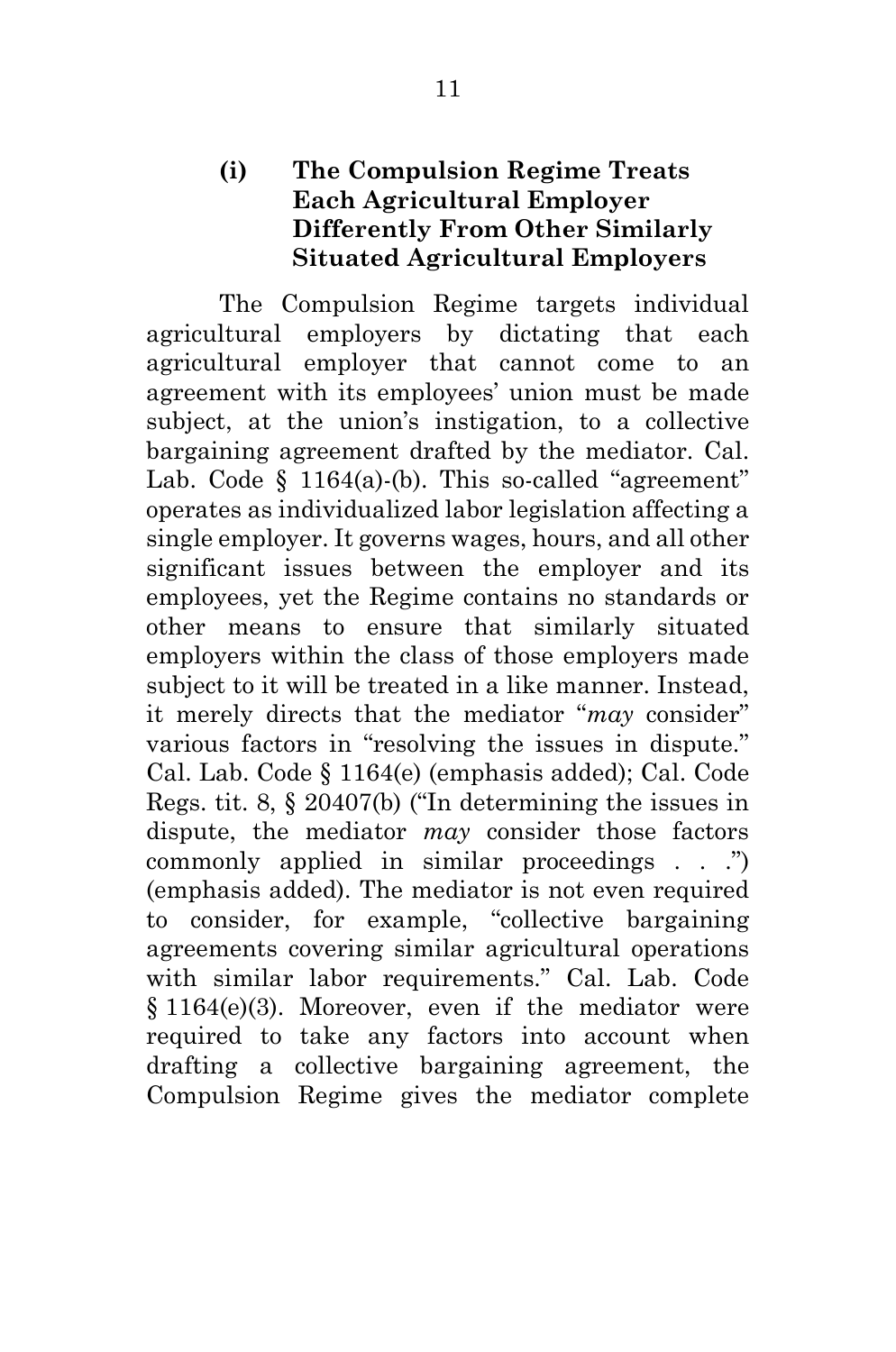freedom to assign whatever weight—or none at all— to any factor.<sup>[7](#page-20-0)</sup> *Cf.* Cal. Lab. Code  $\S$  1164(e).

## **(ii) This Differential Treatment Is Intentional**

By its very terms, the Compulsion Regime treats individual agricultural employers differently. The Regime's failure to mandate any factors that the mediator must consider necessarily results in each agricultural employer being treated differently from other similarly situated employers. *Cf*. Cal. Lab. Code § 1164(e). The Regime grants mediators nearly boundless discretion to write the agreement, with no limits to provide uniformity. *See id*. There is nothing within the Compulsion Regime to prevent the imposition of an agreement that disadvantages a single employer without applying to similarly situated competitors. The absence of any standards or limits to the mediator's discretion strongly suggests an intent to treat like agricultural employers differently.

## **(iii) There Is No Rational Basis for Singling Out Agricultural Employers**

 $\overline{a}$ 

It is irrelevant that the Compulsion Regime seeks to vindicate the state's legitimate interest in resolving agricultural labor disputes. The class-of-one

<span id="page-20-0"></span><sup>7</sup> Hence, merely mandating the consideration of certain factors still would not guarantee that similarly situated employers would be subject to similar agreement terms. *See Hess*, 45 Cal. Rptr. 3d at 633 (Nicholson, J., dissenting) ("[T]he discrimination is arbitrary because there are no standards set forth pursuant to which the mediator's decision in this case will be the same as the mediator's decision in any other case under Labor Code section 1164 and the related statutes.").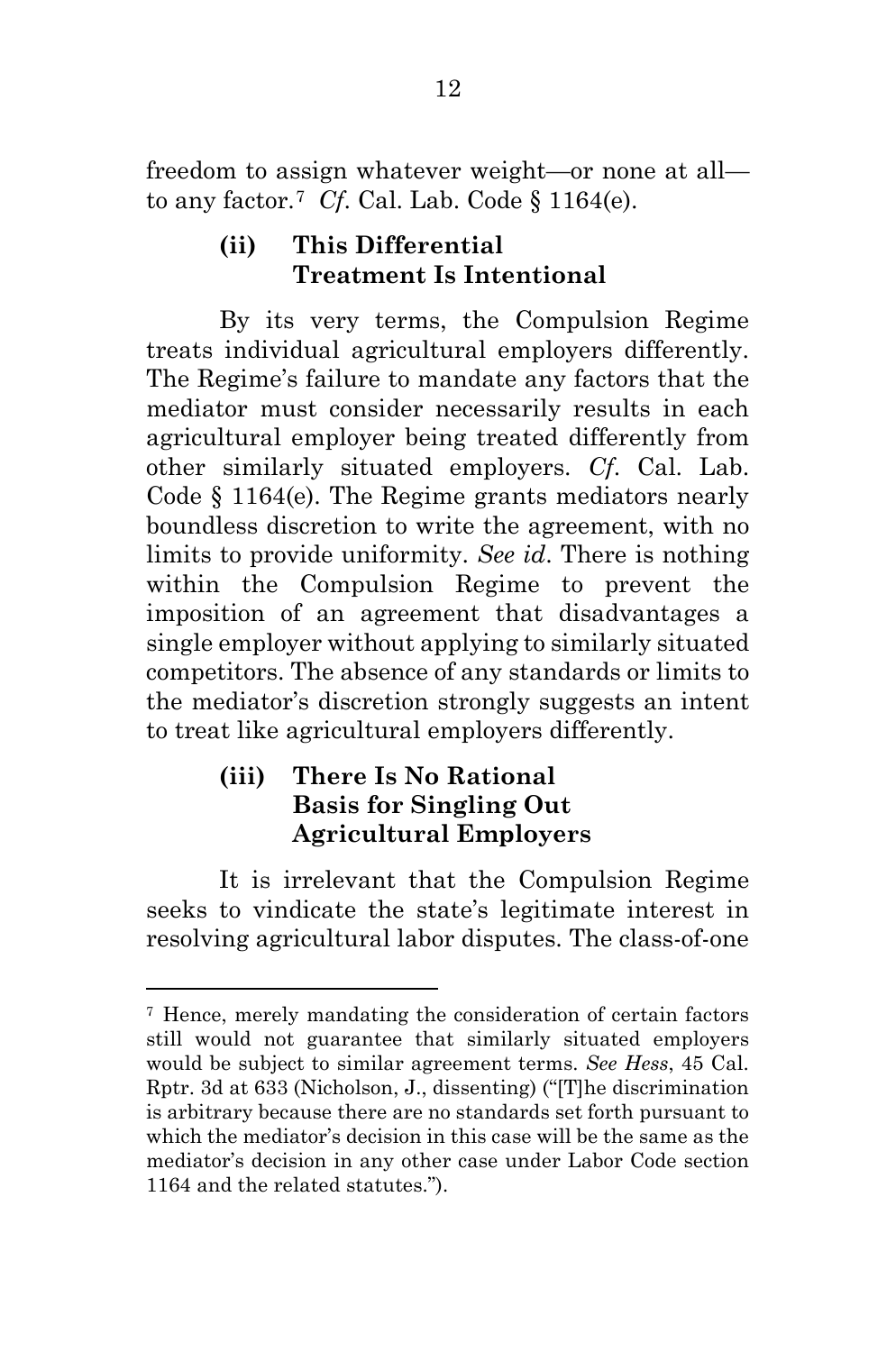doctrine requires that the government articulate a rational basis for the *manner* of regulation, *i.e.*, regulating on an individual rather than a broader basis. *Gerhart v. Lake County*, 637 F.3d 1013, 1023 (9th Cir. 2011) ("[T]he rational basis prong of a 'class of one' claim turns on whether there is a rational basis for the *distinction*, rather than the *underlying* government action."). *See Lazy Y Ranch Ltd. v. Behrens*, 546 F.3d 580, 590 (9th Cir. 2008) ("[Although] administrative costs might be a valid reason to deny a bidder a lease, it simply does not offer a basis for treating conservationists different from any other bidders."). That any given collective bargaining agreement may turn out to be rational cannot justify the irrational targeting which produced it.

The Compulsion Regime establishes a framework whereby otherwise similarly situated agricultural employers and their employees are subject to arbitrarily varying labor regulations. *See* Halgas, *supra*, at 31 (noting that the "arbitrator, who will not likely have any special economic expertise, will set the economic terms of a contract at a rate ... which could [be] higher than the employer can actually pay.") The Regime does not comport with the equal protection of the laws.

#### **II**

### **THIS CASE PROVIDES AN OPPORTUNITY TO DELINEATE THE** *ENGQUIST* **EXCEPTION TO** *OLECH*

In *Olech*, the Court broadly recognized that a class-of-one claim does not depend on group membership, but can include the singling out of an individual from others similarly situated for no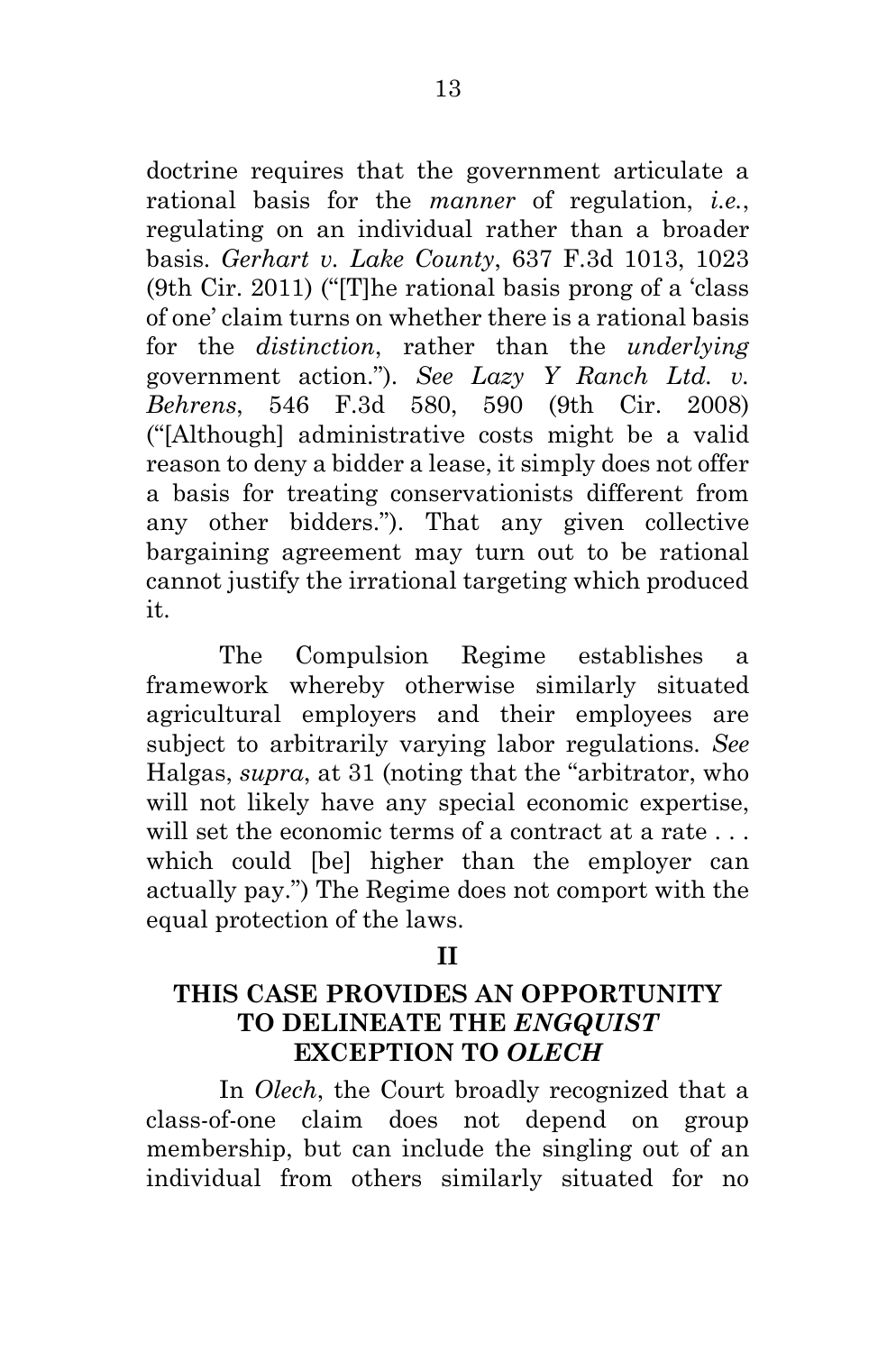rational purpose. 528 U.S. at 564. In *Engquist v. Oregon Department of Agriculture*, this Court clarified its holding in *Olech* to exclude state actions "which by their nature involve discretionary decision-making based on a vast array of subjective, individualized assessments," and in particular discretionary government employment decisions. 553 U.S. 591, 603-05 (2008). Through *Olech* and *Engquist*, the class-of-one equal protection claim "expresses the principle of impartiality at the heart of the Equal Protection Clause, but is divorced from the groupcentered tiered scrutiny of traditional equal protection analysis." Alex M. Hagen, *Mixed Motives Speak in Different Tongues: Doctrine, Discourse, and Judicial Function in Class-of-One Equal Protection Theory*, 58 S.D. L. Rev. 197 (2013).

The instant case presents an opportunity for this Court to demarcate the boundaries of the *Engquist* exception to *Olech*. Unlike the *executive or quasi-adjudicative* decision-making exercised in discretionary government employment decisions, *see Engquist,* 553 U.S. at 603-05, the mediators under the Compulsion Regime exercise quasi-*legislative* power. *Hess*, 45 Cal. Rptr. 3d at 617-18. No class of legislative activity has ever been entirely exempted from equal protection review. *See* Scott H. Bice, *Rationality Analysis in Constitutional Law*, 65 Minn. L. Rev. 1, 3 (1980) (noting that the "rational basis" test is "the standard that all legislation must meet to survive constitutional attack . . . under the . . . equal protection clause."). Therefore, the *Engquist* line of cases should have no bearing on the constitutionality of the individualized but nonetheless quasi-legislative agreements which result from the Compulsion Regime.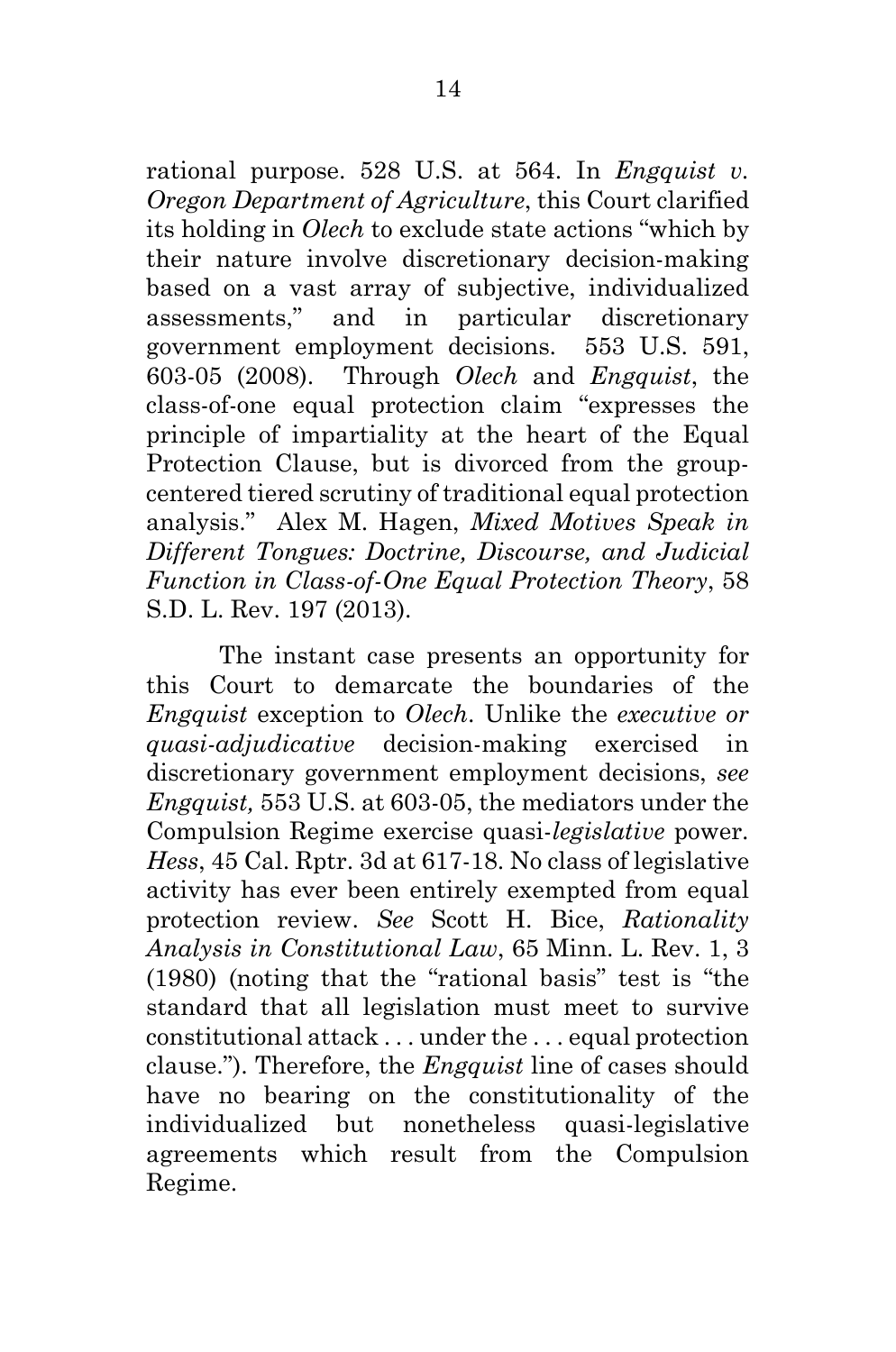Multiple circuit courts have extended the *Engquist* public employment decisions exception to other contexts, while others have refused to do so, creating a need for clarity in this area. *See* Hagen, *supra*, at 249 n.40 (*comparing Towery v. Brewer*, 672 F.3d 650, 660 (9th Cir. 2012) (rejecting death row prisoners' class-of-one challenge to Arizona's lethal injection protocol by reasoning that decisions on such matters "such as which drug protocol to use, which people to select for the execution team, and whether to use a central femoral IV" are by statute relegated to the discretion of the Director of Prisons, with no requirement of uniformity); *Flowers v. City of Minneapolis*, 558 F.3d 794, 799-80 (8th Cir. 2009) (class-of-one claim against police officers based on "directed patrol" of plaintiff's residence made for a "poor fit" and "while a police officer's investigative decisions remain subject to traditional class-based equal protection analysis, they may not be attacked in a class-of-one equal protection claim"); *Douglas Asphalt Co. v. Qore, Inc*., 541 F.3d 1269, 1274 (11th Cir. 2008) ("We have little trouble applying the reasoning in *Engquist*, directed at a the [sic] government-employee relationship, to the circumstances in this case involving a governmentcontractor relationship."); *with*, *e.g.*, *Mathers v. Wright*, 636 F.3d 396, 400-01 (8th Cir. 2011) (concluding that allegations of teacher's intentional misconduct stated class-of-one claim because conduct in question "exceeded the scope of professionally acceptable choices and was not discretionary"); *Analytical Diagnostic Labs, Inc. v. Kusel*, 626 F.3d 135, 141-43 (2d Cir. 2010) (acknowledging the circuit split and declining to extend *Engquist* to limited discretion exercised pursuant to state's sovereign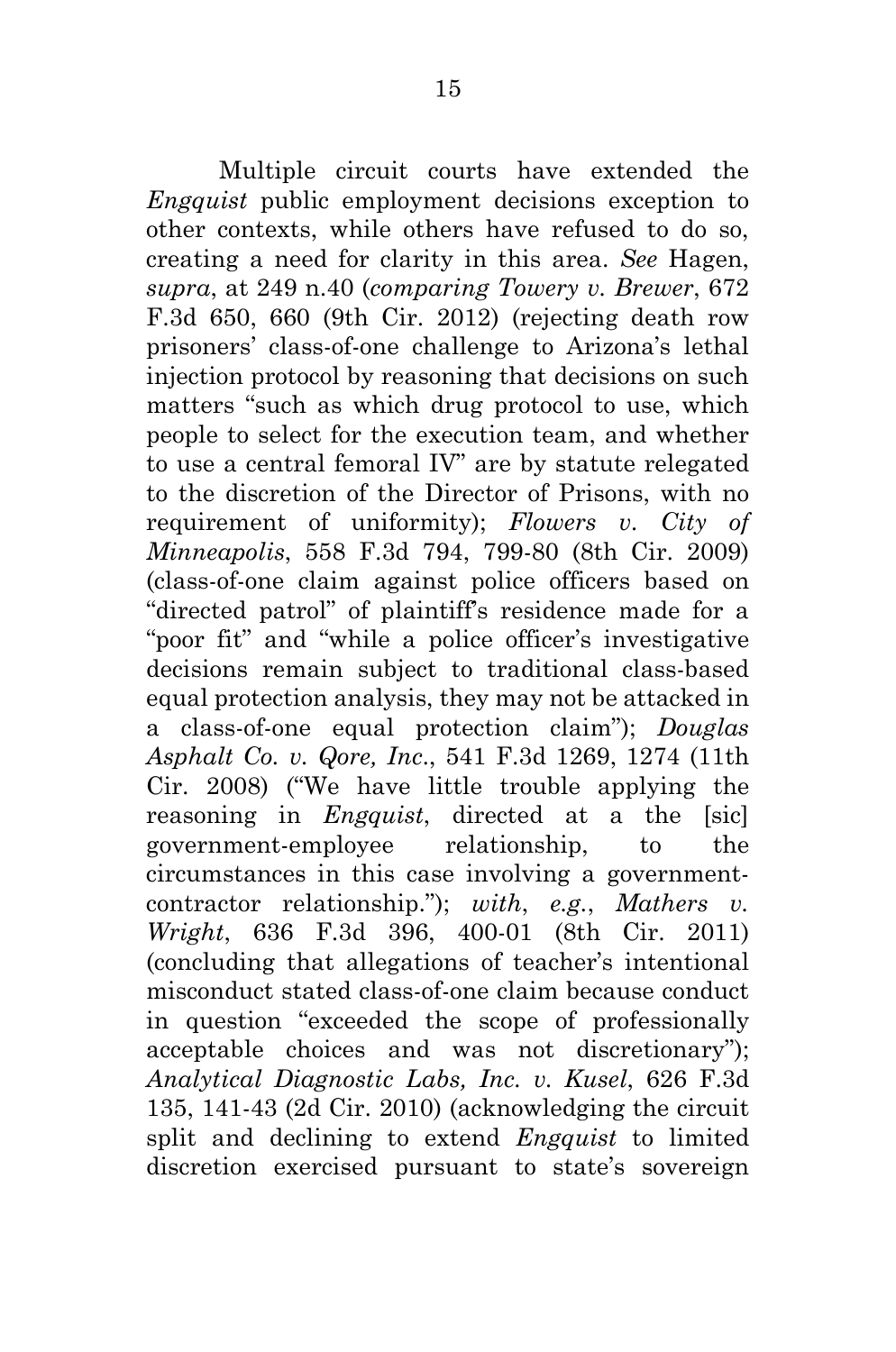regulatory power); *Franks v. Rubitschun*, 312 F. App'x 764, 766 n.3 (6th Cir. 2009) (declining to apply *Engquist* to denial of parole); *Hanes v. Zurick*, 578 F.3d 491, 495 (7th Cir. 2009) (declining to apply *Engquist* to police discretionary conduct, reasoning that police officers, "in contrast to public employers, exercise the government's sovereign power" and have less discretion than government employers)).

Thus, this case presents the Court with an opportunity to provide needed clarity on the scope of the *Engquist* limitation to the class-of-one doctrine, and to reaffirm that no exercise of legislative power is exempt from equal protection review.

#### **III**

### **LEFT UNCHECKED, THE COMPULSION REGIME'S ARBITRARY BURDENING OF INDIVIDUALS AS INDIVIDUALS WILL SPREAD FAR BEYOND CALIFORNIA**

This Court has previously held that singling out individuals in an irrational and arbitrary manner violates the Equal Protection Clause "under even [this Court's] most deferential standard of review." *Bankers Life & Cas. Co. v. Crenshaw*, 486 U.S. 71, 83 (1988); *see also Olech*, 528 U.S. at 565. The California Supreme Court's opinion below substantially weakens this Court's ban against singling out individuals for irrational and arbitrary treatment for all Californians. *See* App. 27 (finding that "individualized determinations are rationally related to the Legislature's legitimate interest in ensuring that collective bargaining agreements are tailored to the unique circumstances of each employer"). If the Equal Protection Clause no longer stands between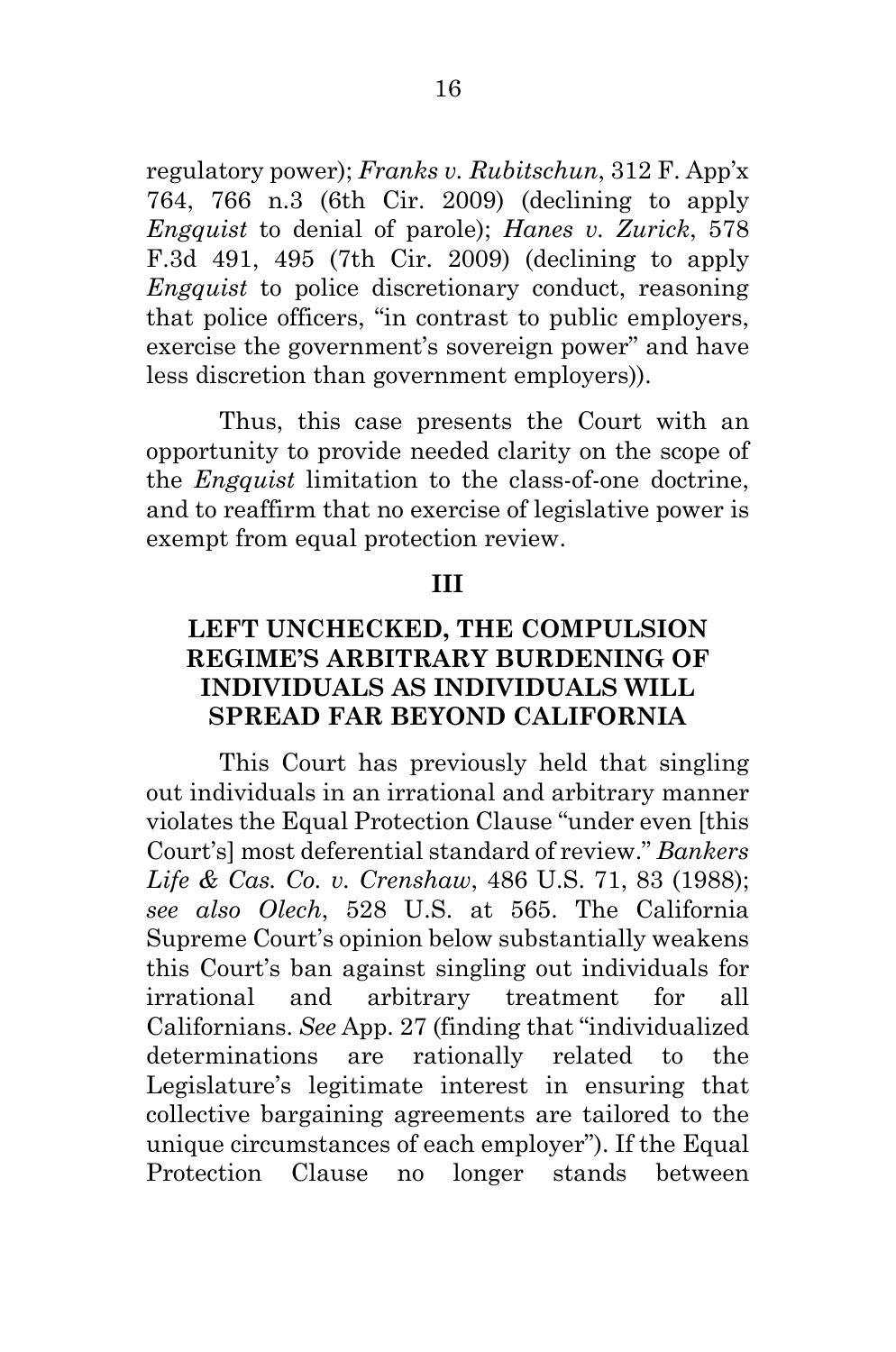Californians and class-of-one violations, then more than just agricultural employers and farm workers are at risk.

California is a nationwide regulatory leader. *See, e.g.,* Pub. L. No. 95-95, § 129(b), 91 Stat. 685, 750 (1977) (amending Clean Air Act to allow other states to adopt California's new motor vehicle emission standards if the state's standards "are identical to the California standards for which a waiver has been granted for such model year"); Andrew Gilfoil, *Baby You Can Drive My Car: Rethinking Greenhouse Gas Emissions Preemption in Light of* Massachusetts and Green Mountain Chrysler, 28 St. Louis U. Pub. L. Rev. 559, 565 (2009) (California "holds a unique position as a regulatory leader among the states"); Michael H. Wall, *The Regional Greenhouse Gas Initiative and California Assembly Bill 1493: Filling the American Greenhouse Gas Regulation Void*, 41 U. Rich. L. Rev. 567, 577 (2007) (describing California as a "figurehead of progressive environmental legislation"); Ann E. Carlson, *Energy Efficiency and Federalism*, 1 San Diego J. Climate & Energy L. 11, 20 (2009) (noting that California "is the de facto regulatory leader for appliances not subject to federal standards"). Now that California has shown the way in regulating agricultural employers and employees, other states and the federal government may follow if this Court does not check their advance. The Compulsion Regime could easily be replicated for agricultural employers and employees in other states. The California Supreme Court's disregard of the class-of-one doctrine will embolden other government actors, both in California and beyond, to do the same.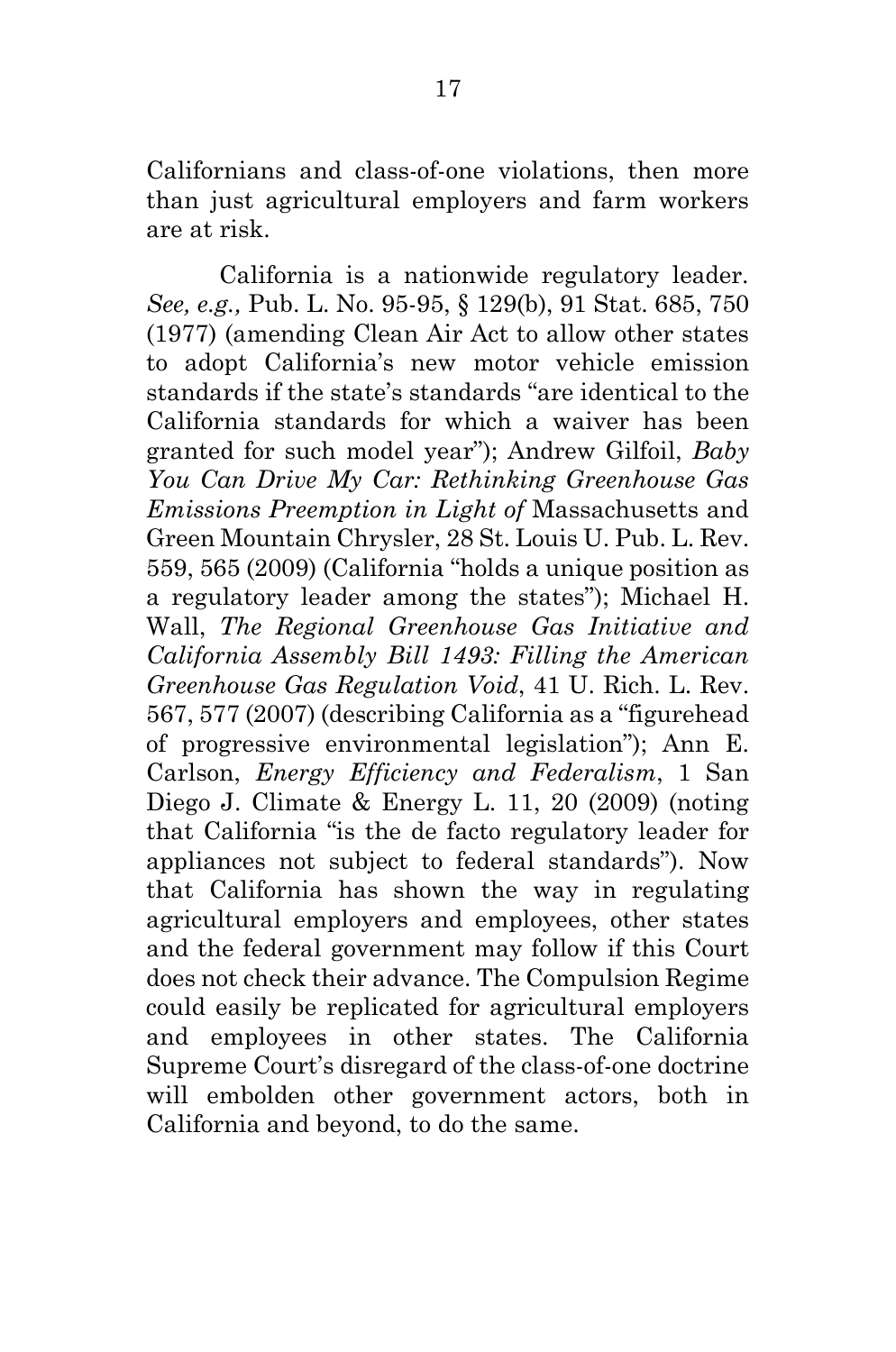There have already been significant efforts at the federal level to apply compulsory interest arbitration, the system at the heart of the Compulsion Regime, to all private employers and employees, by amending the National Labor Relations Act. To date, the Employee Free Choice Act has been introduced five times in the U.S. House of Representatives and four times in the U.S. Senate. *See* H.R. 3619, 108th Cong. (2003); H.R. 1696, 109th Cong. (2005); H.R. 800, 110th Cong. (2007); H.R. 1409, 111th Cong. (2009); H.R. 5000, 114th Cong. (2016); S. 1925, 108th Cong. (2003); S. 842, 109th Cong. (2005); S. 1041, 110th Cong. (2007); S. 560, 111th Cong. (2009). Among other things, the Employee Free Choice Act seeks to amend the National Labor Relations Act to require compulsory interest arbitration for all employers covered by the latter—meaning almost all private employers and employees in the country.[8](#page-26-0)

Compulsory interest arbitration has never been applied to those covered by the National Labor Relations Act, and it is contrary to the intent of that law. At the time of its passage, the Act's proponents in the Senate pointedly noted that they "wishe[d] to

 $\overline{a}$ 

<span id="page-26-0"></span><sup>8</sup> The only employers that the National Labor Relations Act excludes are the "United States or any wholly owned Government corporation, or any Federal Reserve Bank, or any State or political subdivision thereof, or any person subject to the Railway Labor Act, as amended from time to time, or any labor organization (other than when acting as an employer), or anyone acting in the capacity of officer or agent of such labor organization." 29 U.S.C. § 152(2). The only employees excluded are agricultural laborers, domestic service workers, individuals employed by their parent or spouse, independent contractors, supervisors, and those whose employers are subject to the Railway Labor Act. *Id*. § 152(3).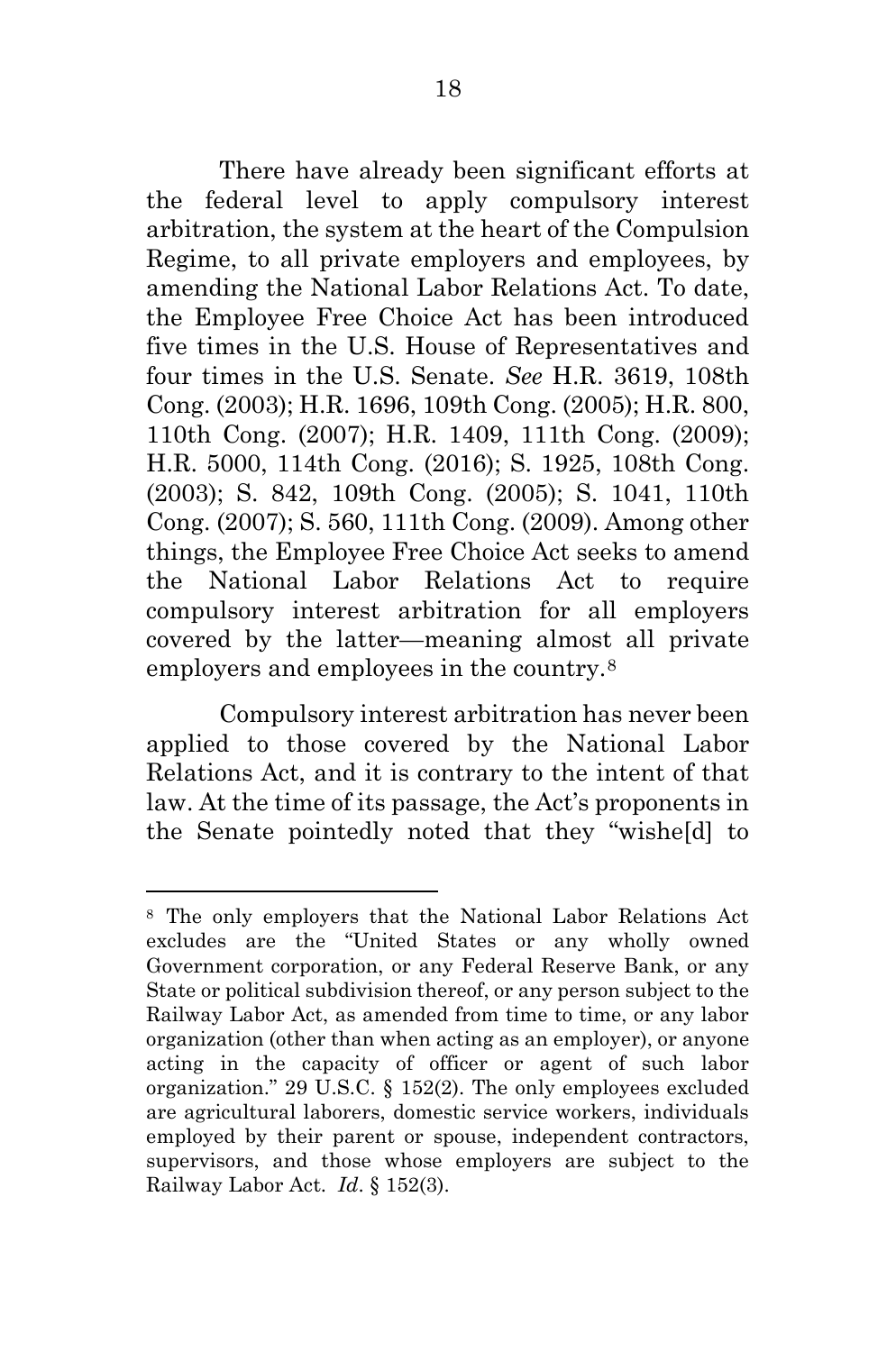dispel any false impression that this bill is designed to compel the making of agreements or to permit governmental supervision of their terms." Senate Comm. On Education and Labor, National Labor Relations Board, S. Rep. No. 573, 74th Cong., 1st Sess. 12 (1935). Indeed, the proponents "stressed that the duty to bargain collectively does not carry with it the duty to reach an agreement, because *the essence of collective bargaining is that either party shall be free to decide whether proposals made to it are satisfactory*." *Id*. (emphasis added).

Much like the Compulsion Regime in California, the Employee Free Choice Act institutes compulsory interest arbitration, to be performed by panels without any administrative safeguards. For example, the bill simply directs that if mediation efforts fail, the parties will be referred to an arbitration board "established in accordance with such regulations as prescribed by the [Federal Mediation and Conciliation] Service," which renders a decision binding on the parties for two years. H.R. 800 § 3(3) (110th Cong., 2007). The Federal Mediation and Conciliation Service, a federal agency run by a single presidential appointee, has wide latitude to prescribe regulations. *See* Rosen, *supra*, at 46-47. Like the Compulsion Regime, the Employee Free Choice Act would allow the arbitration panel complete discretion whether to consider comparable wages or benefits, or terms and conditions of employment in the collective bargaining agreements of similarly situated employers. *Id*. at 57. Under the bill, the federal government would impose collective bargaining agreements on newly-organized employers, while competitors in the same industry with pre-existing